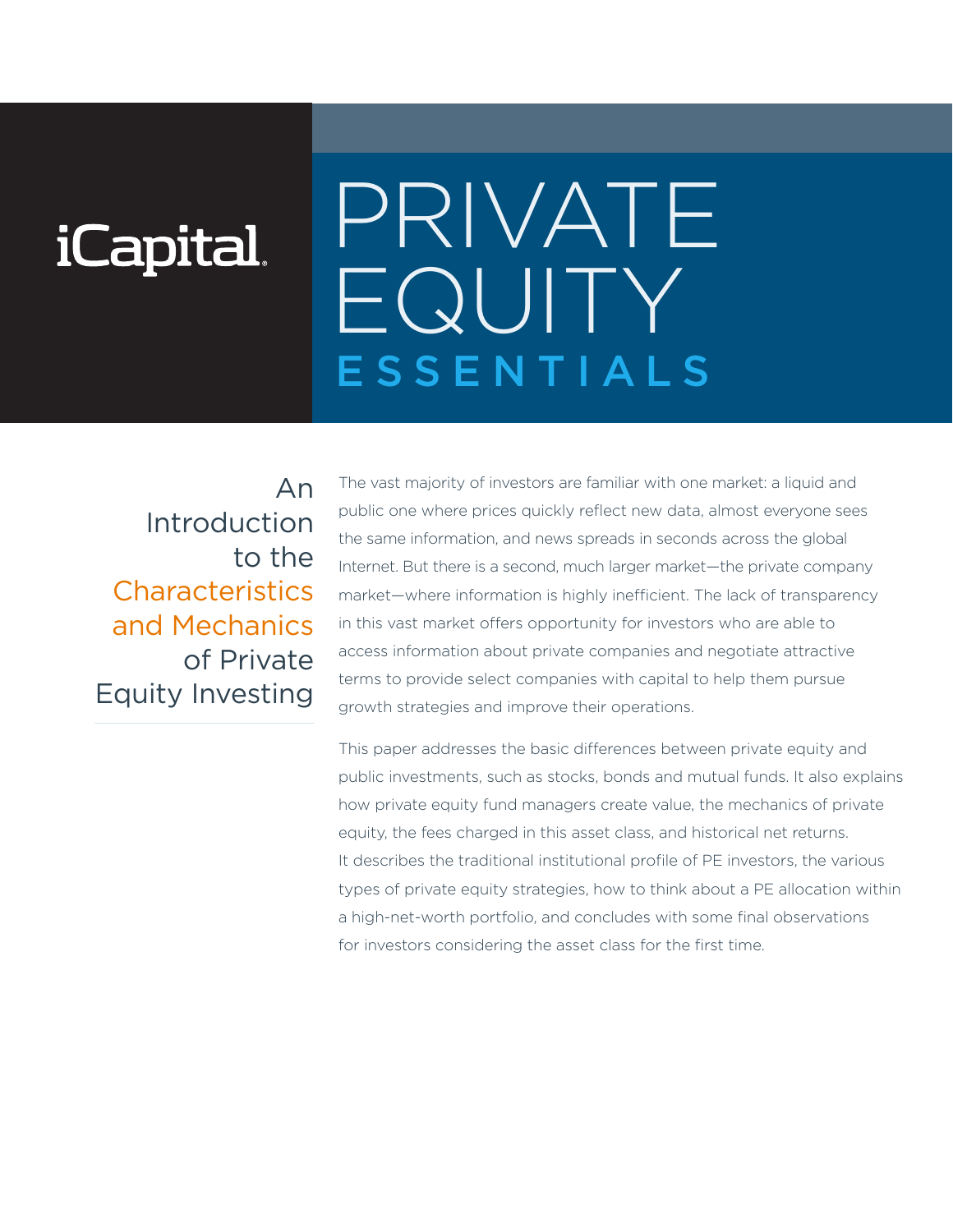### Table of **Contents**

## PRIVATE EQUITY ESSENTIALS

| FIGURE 1: Public Markets vs. Private Markets 2                                                                                                                             |
|----------------------------------------------------------------------------------------------------------------------------------------------------------------------------|
| <b>HOW PRIVATE EQUITY MANAGERS CREATE VALUE  4</b><br>FIGURE 3: Main Strategies to Add Value 5                                                                             |
|                                                                                                                                                                            |
| PRIVATE EQUITY FEES AND DISTRIBUTIONS 9                                                                                                                                    |
| FIGURE 5: Private Equity Returns vs. Public Markets10                                                                                                                      |
| <b>TRADITIONAL PRIVATE EQUITY INVESTOR BASE 10</b><br>FIGURE 6: Private Equity Allocation by Investor Type 11<br>FIGURE 7: US Endowment's 2016 Alternatives Allocations 12 |
| THE ENDOWMENT APPROACH TO INVESTING  12<br>FIGURE 8: Yale University Asset Allocation  12<br>FIGURE 9: Allocating Across the Liquidity Spectrum 13                         |
| <b>WHERE PRIVATE EQUITY FITS IN A PORTFOLIO  13</b><br>FIGURE 10: PE Program Annual Cash Flows14                                                                           |
| $\dots$ 15<br><b>INVESTMENT STRATEGIES</b>                                                                                                                                 |
| HOW TO EVALUATE A PRIVATE EQUITY OPPORTUNITY  17<br>FIGURE 11: Interquartile Spreads by Asset Type 18<br>FIGURE 12: Top Performers vs. All Funds 18                        |
|                                                                                                                                                                            |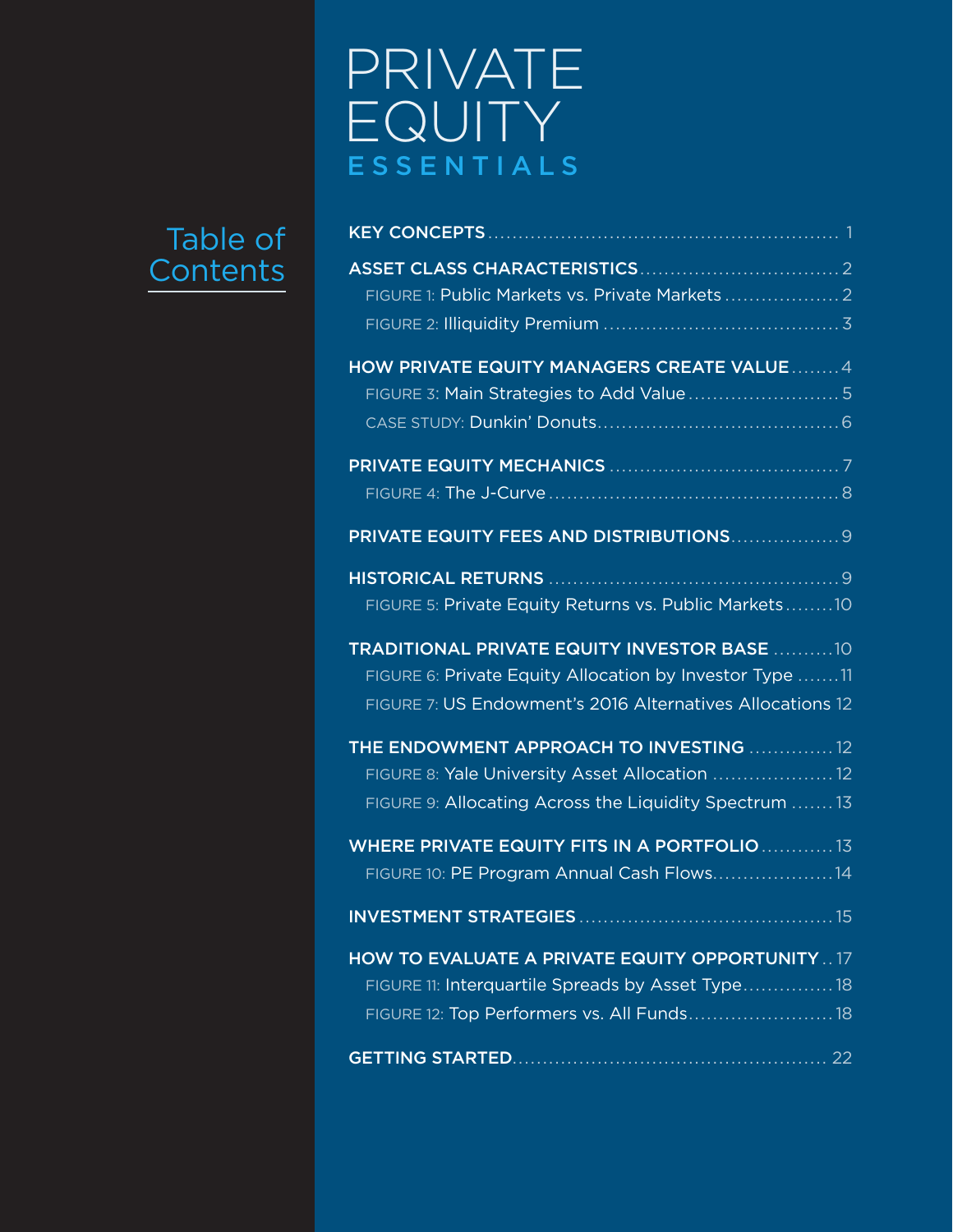#### KEY CONCEPTS

- Private equity investments can add high return potential to a portfolio. On a net basis (after deducting all fees, including carried interest), private equity has outperformed major public indices by 300 basis points (3%) or more over 10, 15 and 20 year periods.<sup>1</sup>
- A variety of characteristics make private investments different than public investments, creating the potential for greater returns. Three of the most important factors are:
	- the asymmetry of information in the private markets;
	- the illiquid nature of private equity; and
	- the large universe of private companies.
- Private equity plays a key role in the portfolios of many large sophisticated investors, including public and private pension plans, insurance companies, foundations, endowments and family offices.
- Private equity managers are different from public equity managers in that they actively seek to add value to their portfolio companies. They do this by selecting companies that have the potential for added value and then implementing creative and sometimes aggressive strategies and plans. Importantly, not all private equity managers are the same. Manager skill varies greatly and as a result, the return dispersion within private equity is much greater than in other asset classes.
- In evaluating private equity managers, investors should consider:
	- how the manager seeks to add value;
	- their track record and relative performance;
	- the quality of the organization and team;
	- the investment strategy and market opportunity;
	- the investment process.
- Before allocating to private equity, investors should consider five basic elements: 1) their time horizon; 2) any short term liquidity needs; 3) where the investment fits in their portfolio; 4) their comfort with a relative lack of transparency; and 5) their understanding of fees.
- For those who determine private equity is right for them, the asset class can provide high return potential, diversification benefits and uncorrelated investment exposure.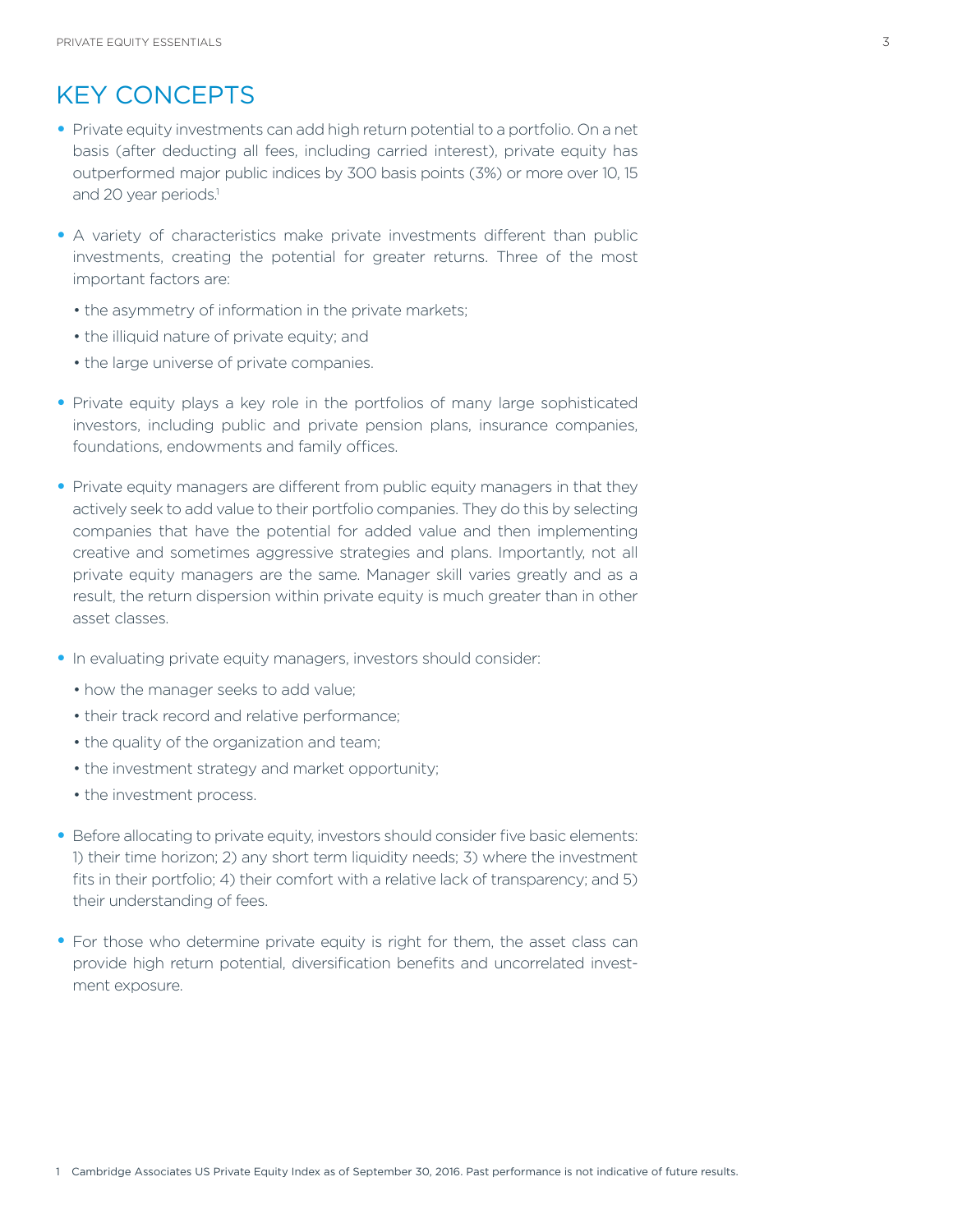#### ASSET CLASS CHARACTERISTICS

It is important to note at the outset that the private company universe is magnitudes larger than the public company market. According to the US Census, there are approximately 6 million companies with employees in the U.S., only about 5,700 of which are listed on the New York Stock Exchange and the NASDAQ combined.<sup>1</sup> By comparison, there are nearly 200,000 private companies in the U.S. with annual revenue between \$10 million and \$1 billion.2

In addition to the size of the market, a variety of characteristics make private investments different than public investments (see Figure 1 for a summary). Two of the most important factors for investors to understand about private equity are: 1) the asymmetry of information; and 2) the illiquid nature of the asset class.

#### FIGURE 1 PUBLIC MARKETS vs. PRIVATE MARKETS

| Public -                              | Private                                 |
|---------------------------------------|-----------------------------------------|
| <b>Frequent transactions</b>          | Infrequent transactions                 |
| Access to capital                     | More difficult for small companies to   |
| Information widely and quickly shared | easily access capital                   |
| Performance generally in line with    | Asymetric information                   |
| the markets                           | Performance premium to liquid markets   |
| Minority shareholders                 | Hands-on, value-added control investors |
|                                       |                                         |

Publicly listed companies are required by their regulators, namely the SEC, to issue annual reports and make other disclosures which contain extensive information about their finances, key operating metrics and strategies. Quarterly earnings announcements, press releases, and other public disclosures are heavily researched and reported on by Wall Street, and are available almost instantaneously worldwide due to the internet and a 24-hour news cycle.

Private markets are much more opaque because, unlike listed companies, privately held companies are not required by law to disclose any information to the public. As a result, it is rare for private companies to release material information about their finances or operations into the public domain. Instead, in the private marketplace, this type of information is confidential and often treated as a "trade secret".

Second, private company investments are far more "illiquid" than public markets where investors of all types can transact instantly online. Private market investors generally transact very infrequently. Opportunities to invest in private companies occur when the existing owners decide to sell a minority or majority stake to monetize their holdings and/or raise capital to grow their businesses. Such events happen infrequently during the life cycle of a private company and, even

1 Fortune, February 2017.

2 National Center for the Middle Market as of Q1 2017.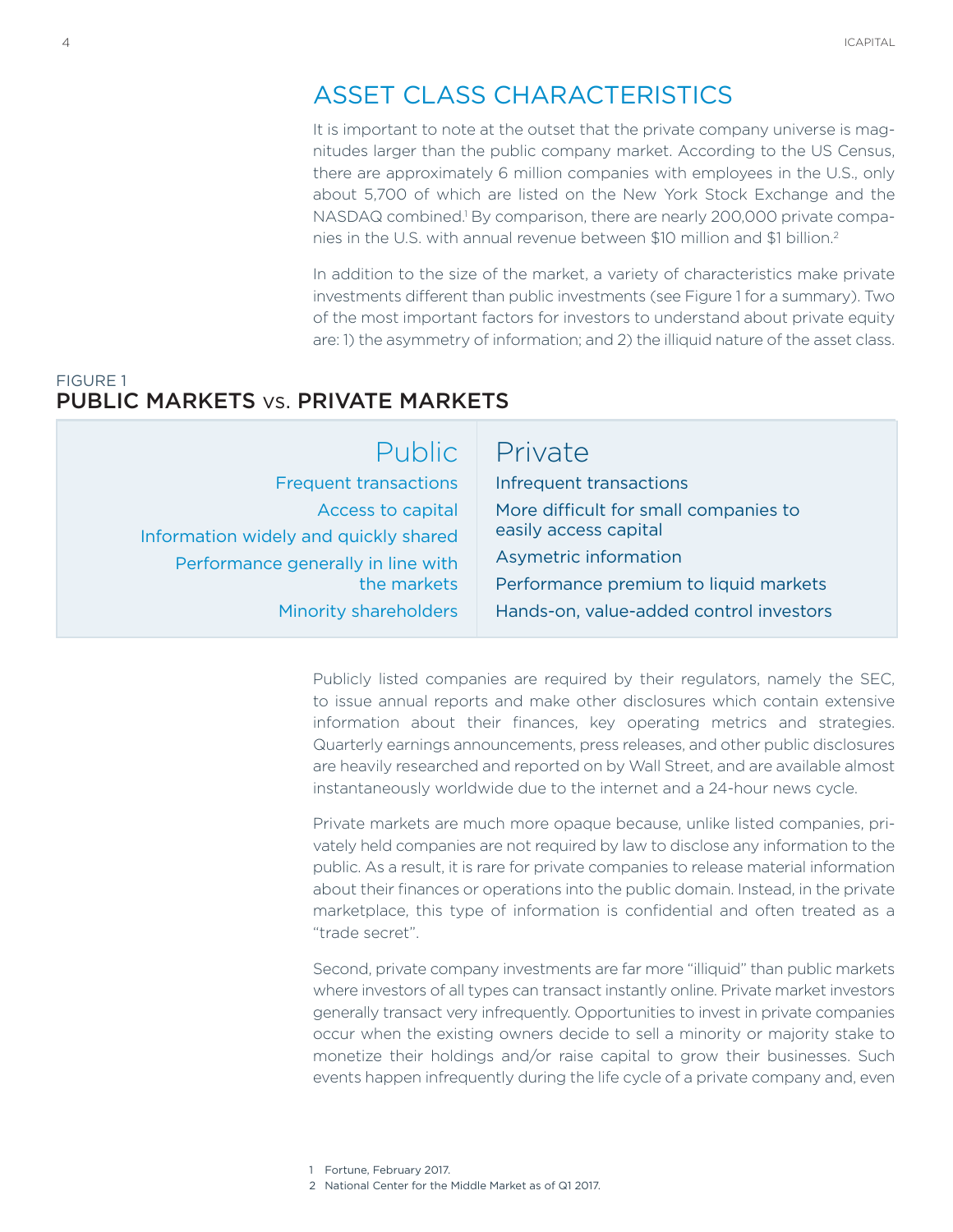when an opportunity to invest arises, prospective investors must be "invited" into a confidential sale process, which very often involves competing bidders. Buying and selling investors must ultimately agree on the value of shares based on confidential information and without the benefit of a public market that confirms their value. Because private company shares cannot be sold easily or quickly, they are considered "illiquid" assets.

Investors expect to be compensated for this illiquidity by receiving higher returns relative to other, more liquid asset classes. The longer-term investment horizon of private equity allows companies to pursue aggressive growth plans, restructurings, acquisition campaigns, and other strategies that are sometimes difficult to execute in a public market environment. Moreover, the vast majority of private companies are too small to issue shares in a public offering, and thus private equity provides them with flexible capital that is often otherwise unavailable. The long-term nature of private equity investments is part of what allows PE managers to create meaningful value and thereby provide investors with the illiquidity premium they require for locking up their capital.

The dynamic between the degree of liquidity and the expected return on investment is fairly intuitive. As Figure 2 shows, the more illiquid the asset, the higher the potential return. For example, the most liquid market in the world (U.S. Treasuries) offers zero illiquidity premium as all investors have the same information and can transact instantly, while the most illiquid market (venture capital) depends on information shared person to person and negotiated valuations and typically requires a long time for early stage companies to validate their business models and become profitable. A venture capital investment can take as long as a decade to achieve a successful exit.



#### FIGURE 2 ILLIQUIDITY PREMIUM

Past performance is not indicative of future results. This example is provided for illustrative purposes only.

Source: Returns data from JP Morgan, 2016 Long Term Capital Markets Assumptions (pg. 70, Compound Return 2016, Data as of September 30, 2015), and Cambridge Associates, Real Estate, US Venture Capital and US Private Equity Benchmarks, (Data as of September 30, 2015).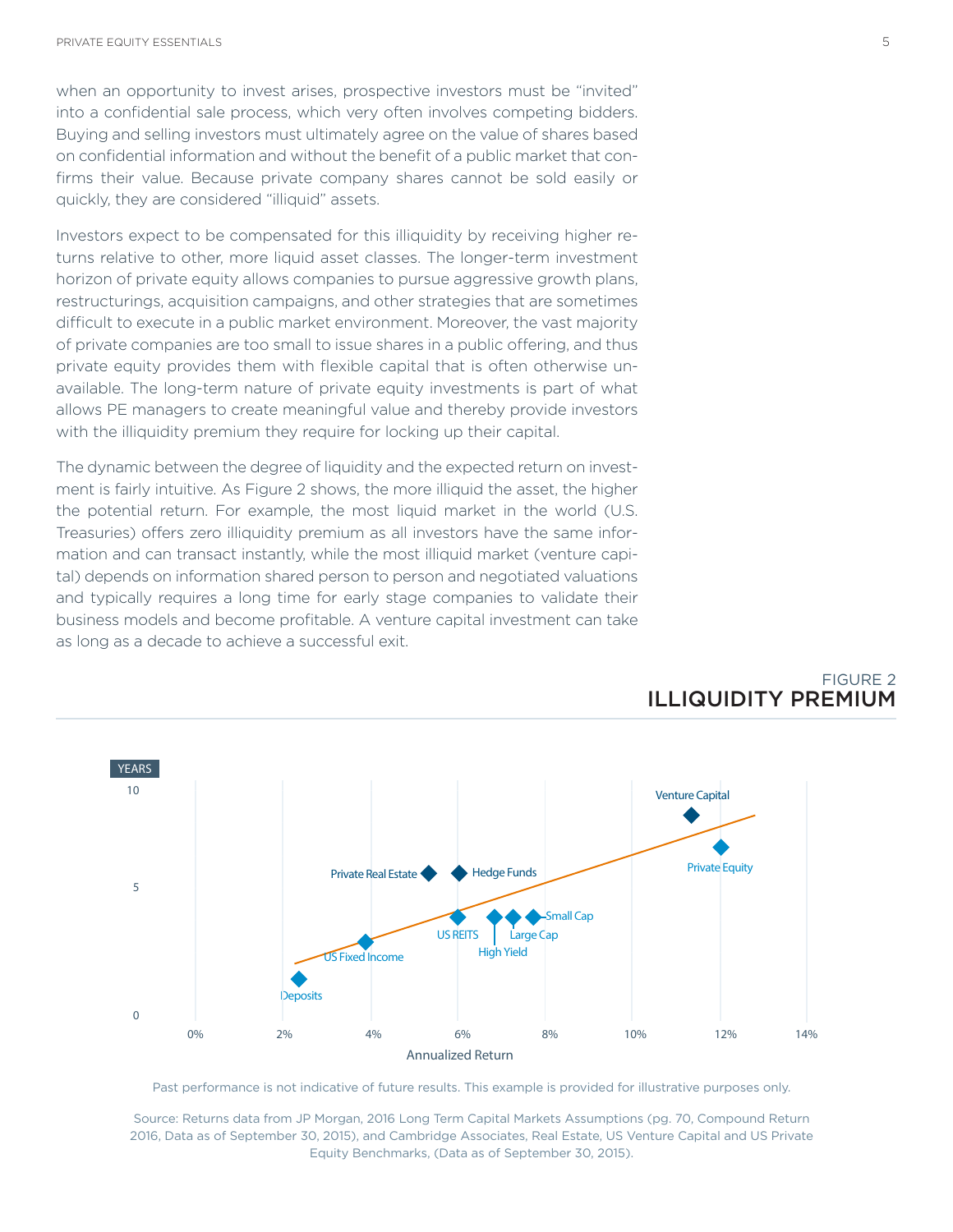#### HOW PRIVATE EQUITY MANAGERS CREATE VALUE

While the illiquid nature of the private market increases the potential for higher returns, selecting the right private equity fund manager is critical as the interquartile spread—the gap between bottom quartile and top quartile performing managers—is significant relative to other asset classes. Private equity is highly labor intensive, especially when compared to traditional mutual fund investing, for example. Traditional public equity managers create portfolios of public stocks that they believe will outperform their benchmarks, but, unlike private equity managers, they do not actively work with the underlying company management teams to improve the performance of these companies. While private equity managers sometimes make minority investments, in most cases private equity involves taking majority equity control of a company, enabling real operational involvement and strategic decision-making. Even the largest institutional shareholders of public companies often own only a few percentage points of the company.

Value creation in private equity begins with effective sourcing and due diligence. The manager must find potential private investment opportunities using channels such as investment banks, brokers and the investment team's industry contacts and broader network. The latter channel is called "proprietary" deal sourcing and often results in a richer opportunity set than pursuing deals being marketed by an intermediary, which usually involve competitive auctions that can result in inflated pricing. Sourcing potentially attractive private investments takes time— PE managers sometimes comb through a hundred deals or more to find an attractive target and can spend years cultivating relationships with management teams before consummating an investment.

Once a possible investment has been identified, PE managers sign confidentiality agreements with the target company to obtain access to financial and other information in order to conduct due diligence. Thorough due diligence is key to pinpointing any issues at the company (e.g. customer concentration, competitive threats, unsustainable pricing, excessively high cost structures, weak management), creating an investment thesis and business plan to increase the value of the company, and generally verifying the risk/return profile of the investment. The decision to invest also depends on the PE fund manager's ability to negotiate a price and investment structure that will allow the manager's return target to be met, while sufficiently mitigating risk.

Managers generally use one of four main strategies to add value (Figure 3): 1) optimizing the capital structure through leverage or debt restructuring; 2) implementing growth strategies, both organic and via acquisitions; 3) cutting costs and/or executing restructuring plans or turnarounds; or 4) by selling a company at a higher revenue or EBITDA multiple than the multiple at which the fund manager originally acquired it (commonly referred to as "multiple expansion"). Most managers use a combination of these strategies to add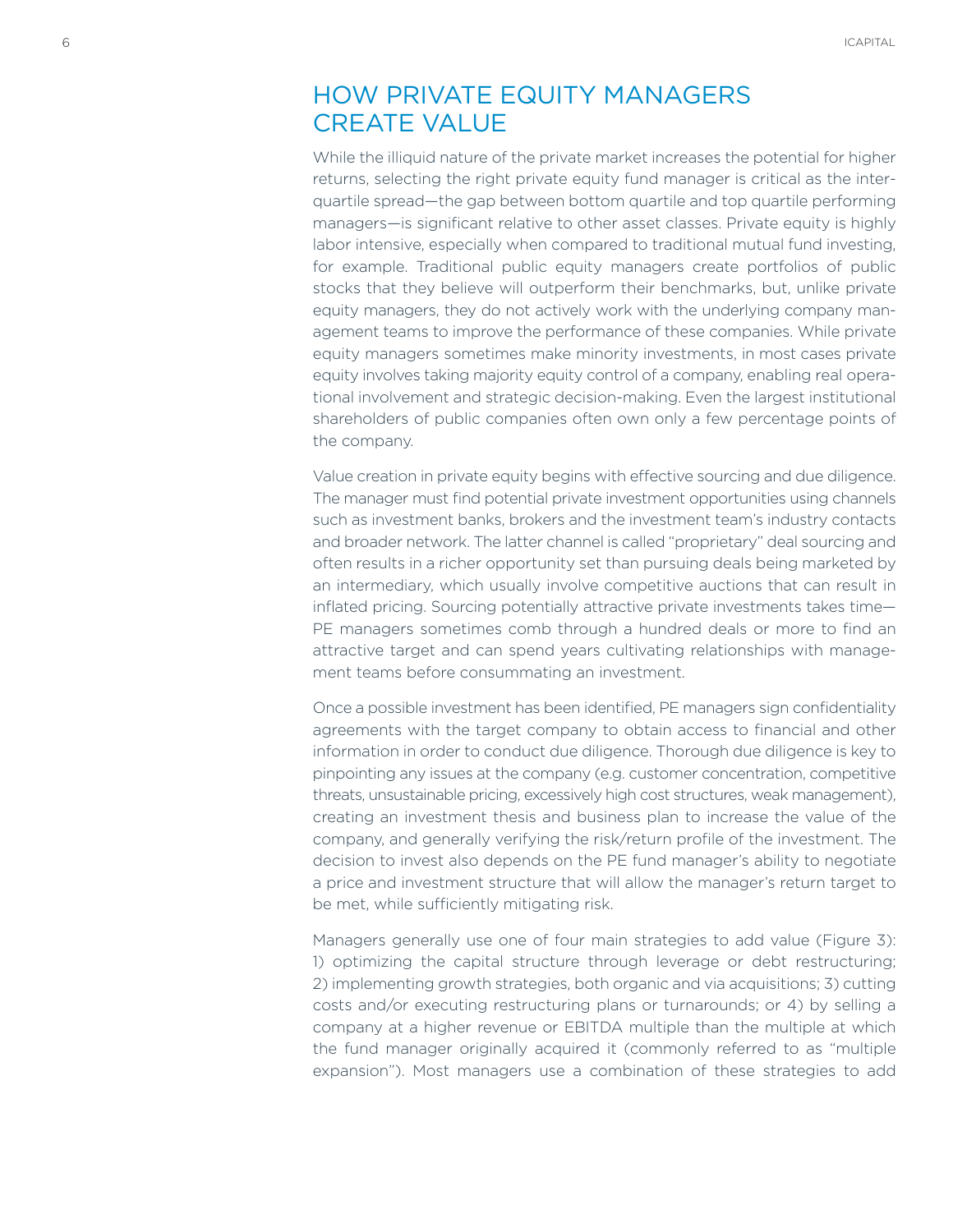value. Successfully executing growth strategies and operational improvements, such as those described in the Dunkin' Donuts case study below, can take several years. It is worth noting that certain value creation strategies that increase long-term value but require an increase in short term costs may be difficult or impossible for management to implement with the pressure of daily public market scrutiny and quarterly earnings reports.

Finally, private equity firms must manage to successful exits and typically cannot take profits until their investors receive profits. Ultimately, PE managers seek to realize returns through one of three exit strategies (or a combination thereof):

- Private sale of the company through a merger or acquisition (M&A)—where the portfolio company is sold for either cash or shares in another company.
- Initial public offering (IPO)—where shares of the portfolio company are offered to the public.
- Recapitalization—where cash is distributed to the private equity fund through raising debt or adjusting the capital structure at the portfolio company level.

#### FIGURE 3 MAIN STRATEGIES TO ADD VALUE

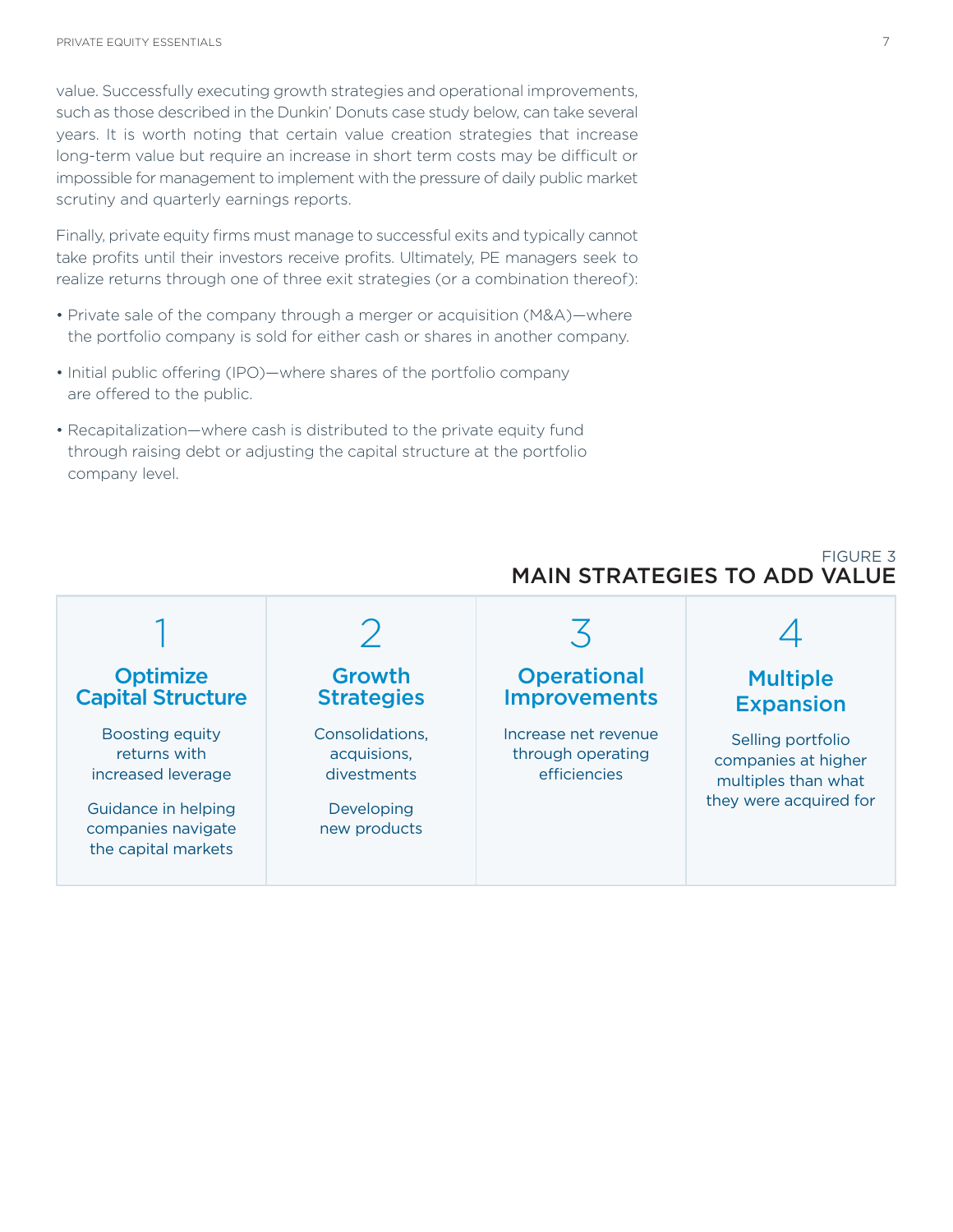#### CASE STUDY: Dunkin' Donuts

An example illustrates how private equity works in the real world. When Bain Capital, Thomas H. Lee Partners and the Carlyle Group bought Dunkin' Brands (Dunkin' Donuts and Baskin-Robbins ice cream shops) in 2006, they didn't just take control of a popular breakfast and dessert business.

By buying the company from a larger and more diversified parent, they brought performance focus and attention to a relatively neglected asset in a larger family of companies.

Many private equity acquisitions involve carve-outs, aimed at maximizing the value of an overlooked asset. The private equity firms' strategy was to infuse talent and capital into the business to expand Dunkin' Donuts west of the Mississippi and diversify the brand beyond donuts by emphasizing coffee and other food products. They also sought to relocate many Baskin-Robbins stores to areas that were more likely to be visited by customers who wanted to buy ice cream.

The change in strategy required significant expenditures. If the company had still been part of a publiclytraded entity, a decline in short-term earnings would likely have hurt the stock price and exerted immediate pressure on the management team to rein costs back in. But under private equity ownership, investing in long-term growth was an attractive option. The private equity investment gave management a reprieve from the public obsession on quarterly earnings, which enabled it to pursue a complex value creation strategy for the business.

The company has made tremendous strides since the change in ownership. First, the private equity owners changed the management team and imposed a service-oriented culture so customers could move through the line faster.

In addition to changing the team and culture, the private equity consortium expanded the number of stores in the United States and overseas, and changed the menu. Dunkin' Donuts focused increasingly on beverages, which drives customer frequency. It also added healthier options such as egg-white breakfasts and extended the menu to include lunch items. Finally, the new owners aggressively promoted these changes with a highly successful marketing campaign called "America Runs on Dunkin'."

Since the change in ownership, Dunkin' Brands has created thousands of new jobs as stores opened across the western United States and sales at the company's ice cream shops rose. Its success has also created a new class of small business entrepreneurs who find owning multiple Dunkin' Donut franchises a way to achieve personal financial security and success.

In 2007, the CEO of Dunkin' Brands, Jon Luther, told the U.S. House of Representatives Financial Services Committee: "The benefits of our new ownership to our company have been enormous. Their financial expertise led to a groundbreaking securitization deal that resulted in very favorable financing at favorable interest rates. This has enabled us to make significant investments in our infrastructure and our growth initiatives…They have opened the door to opportunities that were previously beyond our reach."

Past performance is not indicative of future results. This example is provided for illustrative purposes only.

Source: Statement of Jon L. Luther, CEO of Dunkin' Brands, Inc. before the Committee on Financial Services of the US House of Representatives, May 16, 2007 http://archives.financialservices.house.gov/hearing110/htluther051607.pdf

Value Added: Dunkin' brings private equity firms a sweet profit, Thomas Heath, August 18, 2012, *The Washington Post*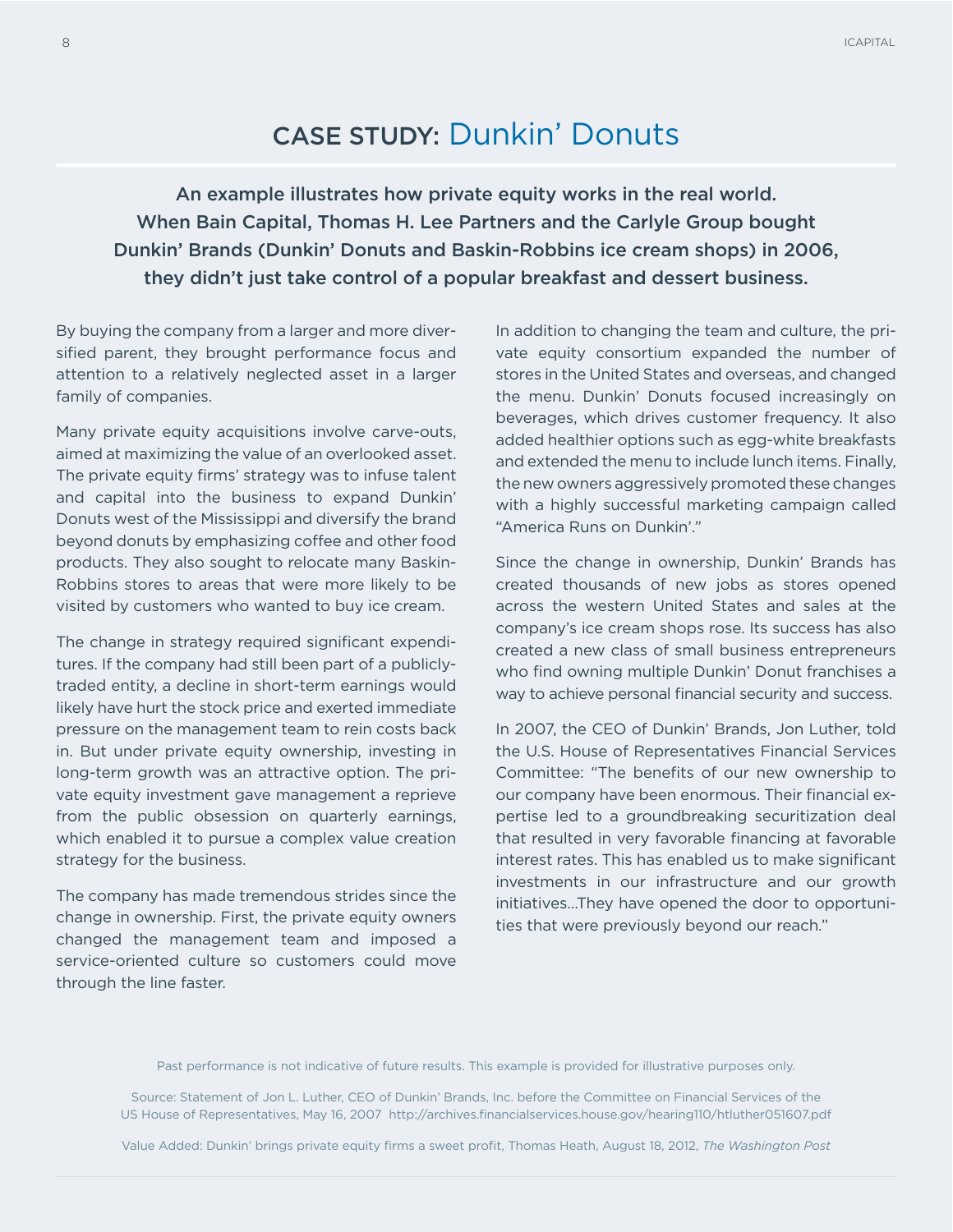#### PRIVATE EQUITY MECHANICS

There are **three ways to invest** in private equity:

A direct private equity investment consists of a capital infusion into a privately owned company. Most investors do not invest directly in private companies because they tend to lack the expertise and resources necessary to source attractive investments, conduct due diligence, negotiate and structure the transaction, and monitor the investment. Instead, most private equity investors will invest indirectly through a private equity fund, which affords the benefits of professional management.



A co-investment is a minority, non-controlling investment alongside a private equity firm into a particular portfolio company. Typically, co-investors already have a relationship with the private equity firm and become aware of a co-investment opportunity because they have a broader financial commitment with the firm. Because co-investments are made alongside an existing private equity fund, co-investors do not typically pay management fees or carried interest (see below for more on typical private equity fund fees). For this reason, private equity firms typically offer a "first look" at co-investment opportunities to important investors in their funds as an added perk to committing capital with them. Like direct investments, co-investments require the investor to evaluate the merits of the individual target company.

Given the size (and expertise) needed to make direct private investments or co-investments, many investors choose to invest via private equity funds. In addition to professional management, this route offers greater diversification than direct investing, as investors gain exposure to a greater number of private assets/companies with a single commitment.





**FUND MANAGER**

### Fund

**COMPANY**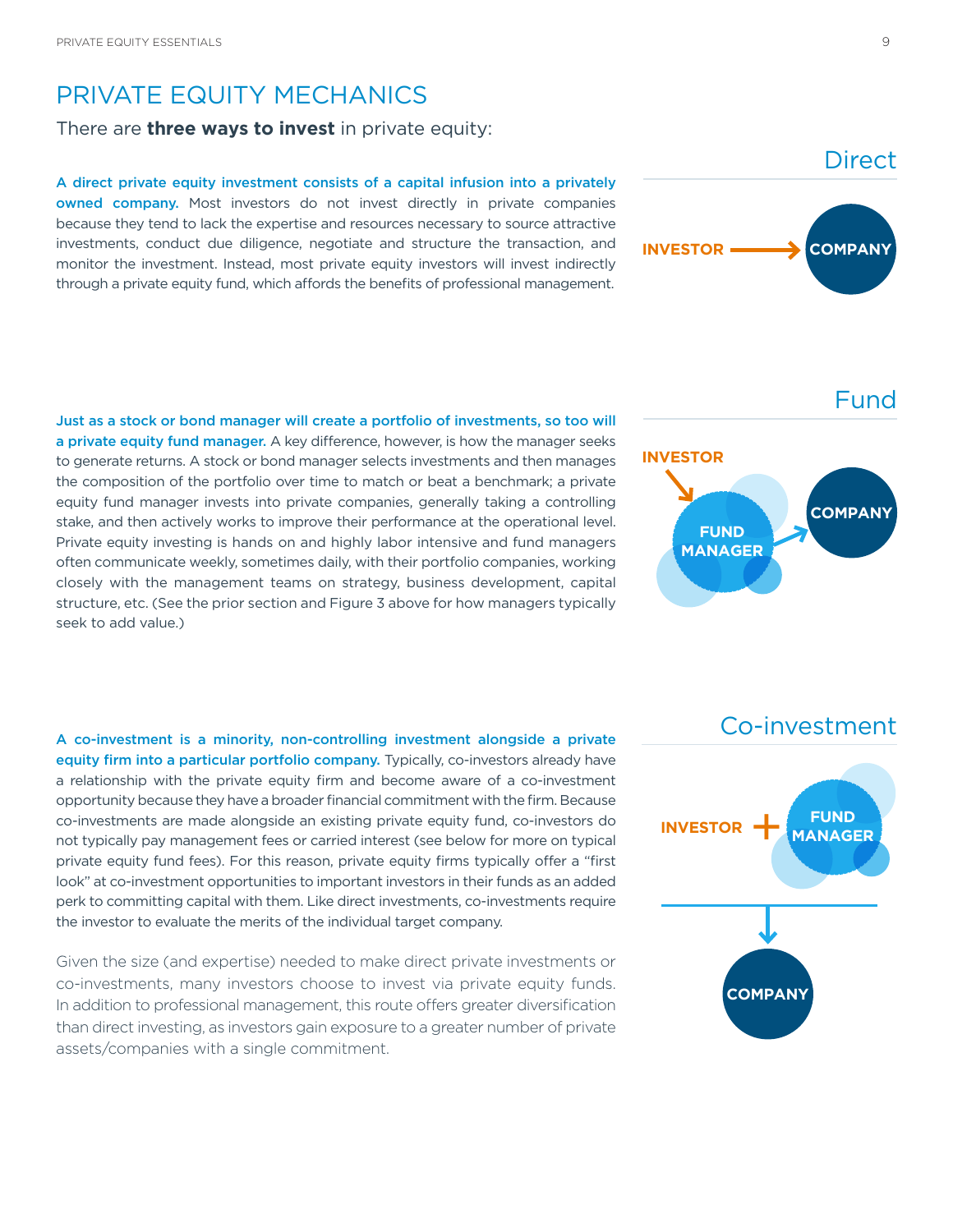#### **Some basic elements** of a private equity fund:

#### Partnership **Structure**

Private equity funds are generally structured as limited partnerships. The manager of the fund is called the general partner ("GP") and the investors that commit capital to the fund are called limited partners ("LPs"). The GP invests the fund's capital, manages the portfolio of investments and executes exit events, while the LPs are passive investors who receive distributions from the fund.

Importantly, investors must qualify for private equity investments. Many funds require "qualified purchaser" status—that is, a person with not less than \$5 million in investable assets, excluding their primary residence, or a company with not less than \$25 million of investable assets. The minimum commitment levels required from investors by GPs typically range from \$5 million to \$20 million. These high minimums reflect the fact that private equity has historically been the domain of large institutional investors, such as public and private pension funds, endowments, and foundations. **Eligibility** 

#### Investment **Mechanics**

Investors commit a total amount to a fund upfront via a "capital commitment", which the GP then draws down and deploys over the fund's investment period. The investment period is usually 5–7 years, at which point the fund manager can no longer call capital from its investors to make new platform investments and the fund essentially goes into full harvest mode. Fund managers often draw down 70% or more of an investor's committed capital in the first three years.

Once the fund manager, or GP, has identified an investment, the firm will ask for investors' capital to fund that investment via a "capital call" (referred to as "drawing down" capital). This structure causes what is known as the J-curve, where private equity funds experience negative returns for the first several years when the amount of capital that is called exceeds the exits or distributions of the fund. Thus, returns to investors typically form a J-curve as illustrated in Figure 4, as the fund monetizes or exits its portfolio investments during the latter half of its term and distributes the invested capital and profits back to LPs.



For illustrative purposes only.

FIGURE 4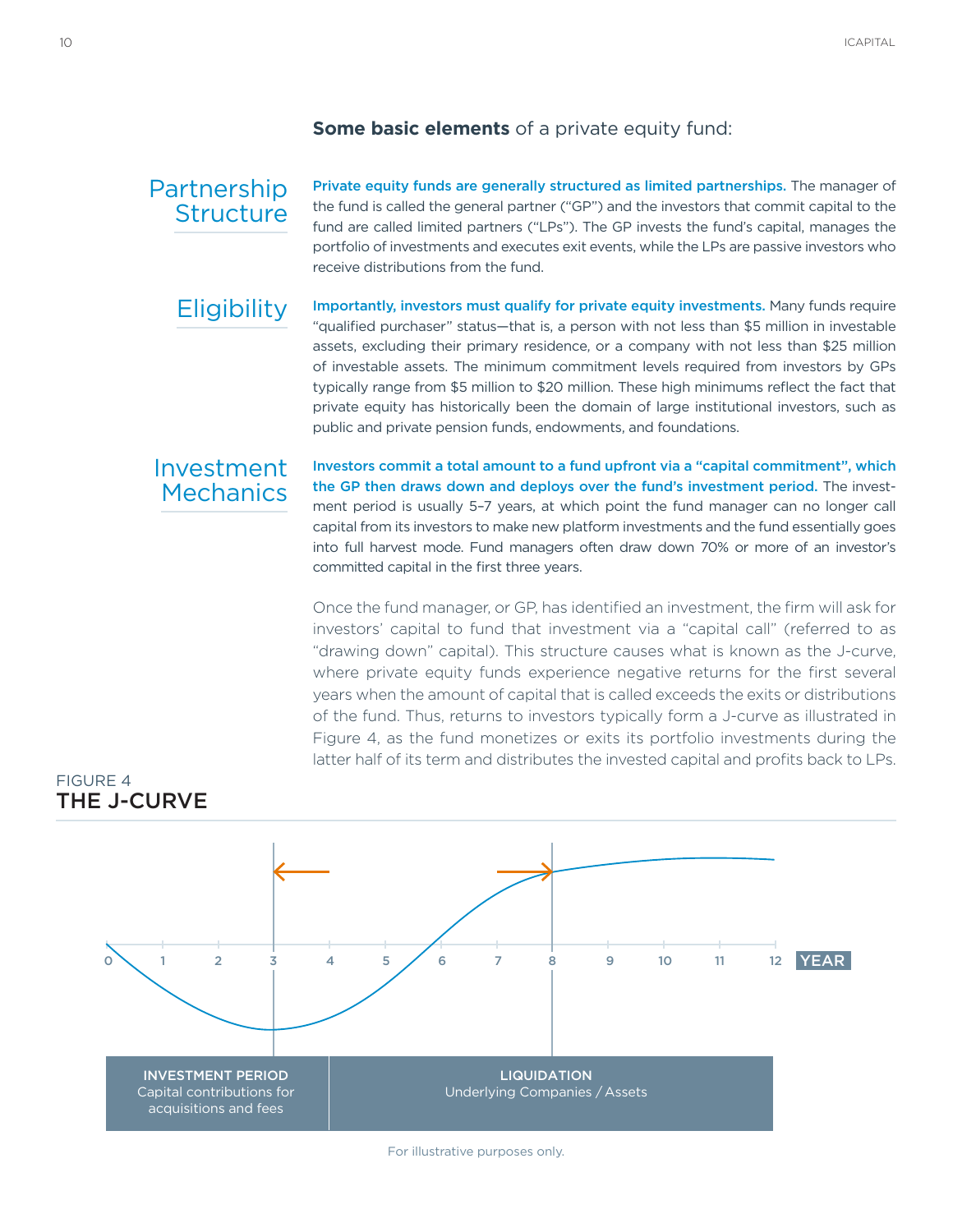#### PRIVATE EQUITY FEES AND DISTRIBUTIONS

Private equity managers charge their investors an annual management fee, typically 1.5% - 2.0% of committed capital, which goes to support overhead costs such as investment staff salaries, due diligence expenses, and ongoing portfolio company monitoring. In addition, GPs collect performance fees, known as carried interest, which traditionally represents 20% of any value appreciation or aggregated profits generated by the fund. Most private equity funds must first achieve a stated hurdle rate, also known as the preferred return, which is the minimum annual return that LPs are entitled to before the GP may begin receiving carried interest. The typical hurdle rate is approximately 8%.

Distributions from private equity funds typically follow a waterfall structure. A standard distribution waterfall flows according to the hurdle rate, the "catch-up rate" and carried interest rate. In the first phase of a fund's life where returns have not exceeded its hurdle rate, all distributions are allocated to limited partners. Once a fund exceeds its hurdle rate, the general partner typically is paid a higher proportional amount until the GP has caught up to the profit percentage distributed to LPs (commonly referred to as a "catch-up" provision). For example, once the fund reaches its hurdle rate and has delivered that to LPs, 80% of the next distributions will be allocated to the GP until the GP's own return equals the pre-specified share of profits (traditionally, 20%). Once this occurs, the remaining profits generated by the fund are then distributed 80% to LPs and 20% to the GP.

It is also worth noting that PE fund agreements generally include "clawback" provisions, which require GPs to hold a portion of carried interest collected over the life of the fund in escrow to account for scenarios under which the overall performance of the fully liquidated fund dips below the hurdle rate. This allows investors to "claw back" any excess carried interest that the GP may have received to ensure investors receive their net hurdle rate.

#### HISTORICAL RETURNS

Why do pension funds, endowments and foundations allow GPs to share in their fund's profits through carried interest? Because private equity firms are supposed to deliver outsized returns and, for doing so, the fund managers have historically participated in that upside. This begs the question: has private equity historically out-performed other asset classes to merit this profit participation? The answer is yes.

As shown in Figure 5, private equity returns have consistently matched or exceeded public market returns over multi-year time periods. On a net basis (after deducting all fees, including carried interest), private equity has outperformed major public indices by 300 basis points (3%) or more over 10, 15 and 20-year periods.1 Top quartile private equity fund managers have generated significantly more alpha. According to an analysis from Cambridge Associates, U.S. private equity funds have produced net returns of 10.7%, 12.2%, and 12.5% over the last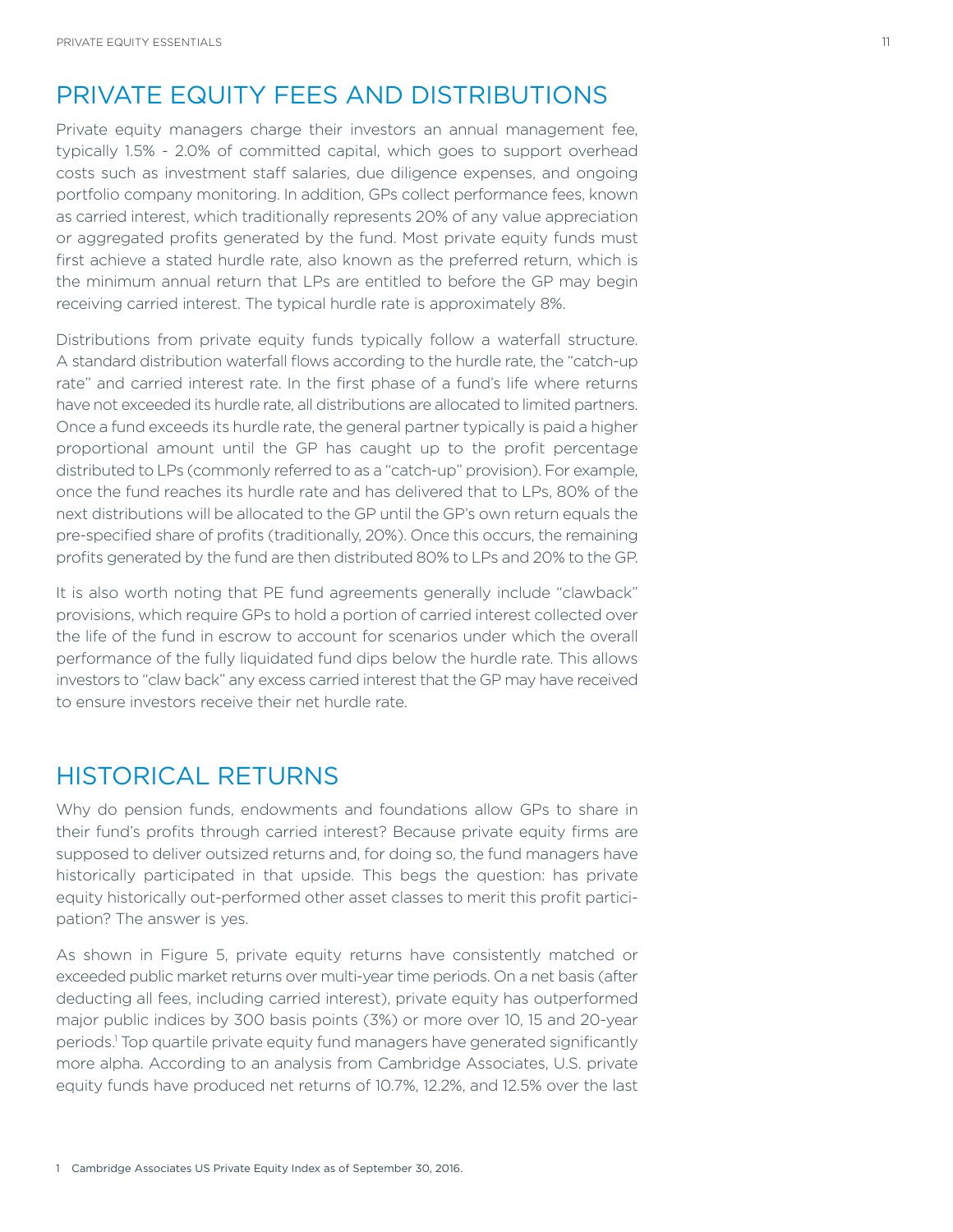#### FIGURE 5 PRIVATE EQUITY RETURNS VS. PUBLIC MARKETS<sup>1</sup>



Past performance is not indicative of future results. Historical returns are included solely for the purpose of providing information regarding private equity industry returns and returns of other asset classes over certain time periods. While investments in private equity funds provide potential for attractive returns, they also present significant risks not typically present in public equity markets, including, but not limited to, illiquidity, long term horizons, loss of capital and significant execution and operating risks.

> 10, 15 and 20 years, respectively, compared to 7.2%, 7.2%, and 7.9% for the S&P 500.

#### TRADITIONAL PRIVATE EQUITY INVESTOR BASE

Despite a compelling return profile that could help many individual qualified investors reach their long term goals, sophisticated institutional investors have historically dominated the private equity market because of their long investment horizons and the fact that they can make significant commitments to these funds. The private equity industry has catered to these large institutional investors and primarily markets to them, spending comparatively little time focusing on the HNW channel, which is highly fragmented and difficult to efficiently raise capital from. Large family offices, endowments, foundations, and public & private pension plans have long recognized the value in private equity and, as seen in Figure 6, have healthy allocations to match, while the average allocation for the independent wealth advisor channel has been negligible.

Many of the top wealth management firms, which have professionals who specialize in alternative investments, similarly use private equity investments to help boost returns and diversify portfolios on behalf of HNW clients with longterm investment objectives. However, these allocations still generally represent

<sup>1</sup> Cambridge Associates Horizon Calculation as of March 31, 2017 based on data compiled from 1,334 U.S. private equity funds (buyout, growth equity, private equity energy and mezzanine funds), including fully liquidated partnerships, formed between 1986 and 2016. Past performance is not indicative of future results. Cambridge Associates is a leading PE consultant to the institutional investment community.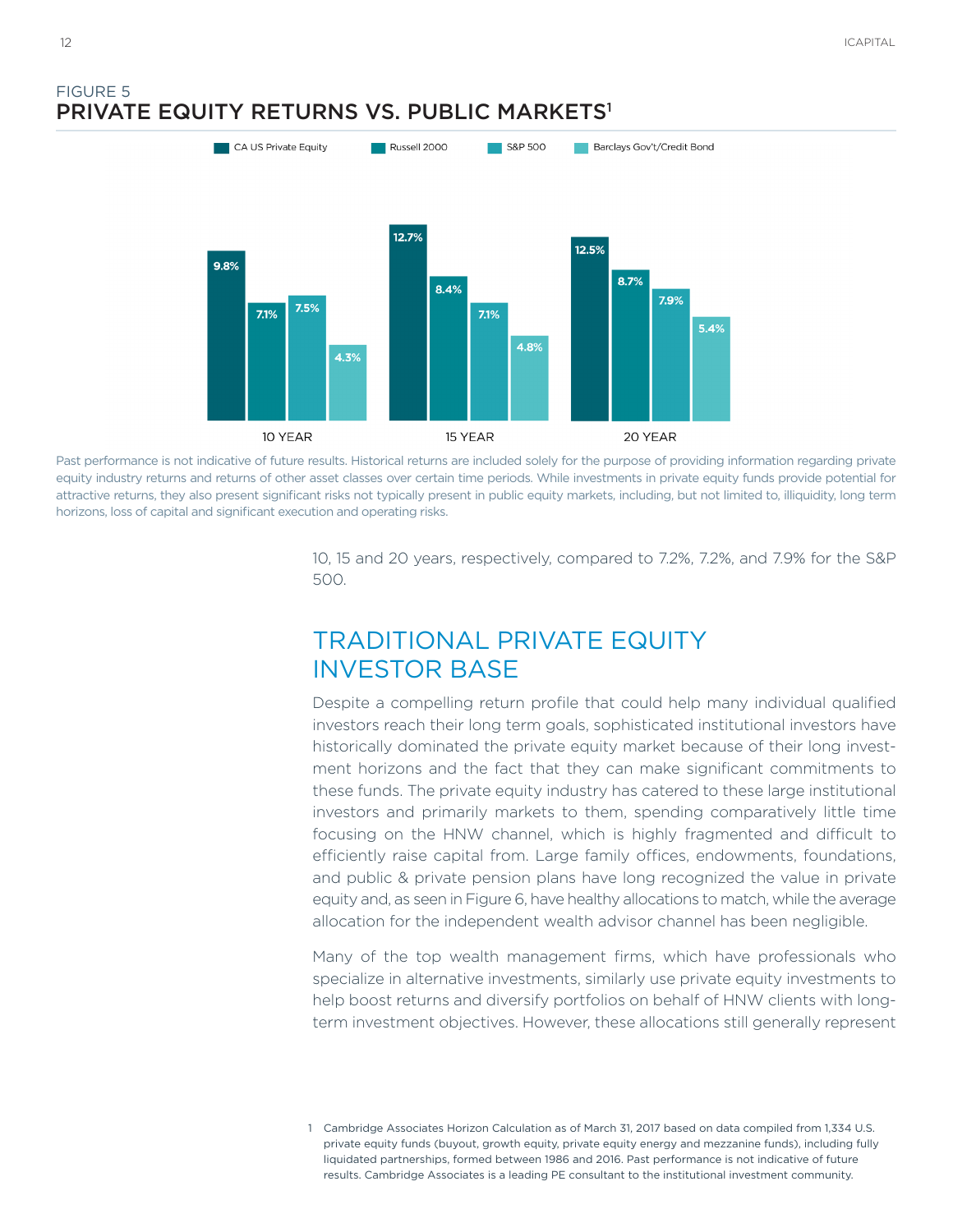small slices of these investors' overall portfolios, indicating that many qualified investors may be under allocated to private equity and missing out on the benefits of the asset class. While some of the larger pension plans have drawn attention for the amount of fees they pay to private equity managers, the returns they generate are often overlooked by the media. For example, the California Public Employees' Retirement System, or Calpers, which is the nation's largest pension system, disclosed that it had paid \$3.4 billion in fees from 1990 through 2015 to private equity managers. However, the pension fund's private equity portfolio earned \$24.2 billion over the prior 17 years, leading Calpers' CIO to remark, "We have been rewarded for the risk we took in the [private-equity] program, and the costs we incurred".<sup>1</sup>

Endowments are often considered thought leaders in the institutional investor community and have had among the highest exposure of any investor type to private equity, with allocations tending to increase with endowment size, as shown in Figure 7. The Yale endowment, for example, had 31% of its \$25.4 billion in assets in private equity and venture capital investments as of mid 2016.

#### FIGURE 6 AVERAGE PRIVATE EQUITY ALLOCATION BY INVESTOR TYPE



Source: Cerulli Report, U.S. Institutional Markets 2016.

1 Source: Wall Street Journal, Calpers' Private Equity Fees: \$3.4 Billion, November 24, 2015, Timothy Martin http://www.wsj.com/articles/calpers-discloses-performance-fees-paid-to-private-equity-managers-1448386229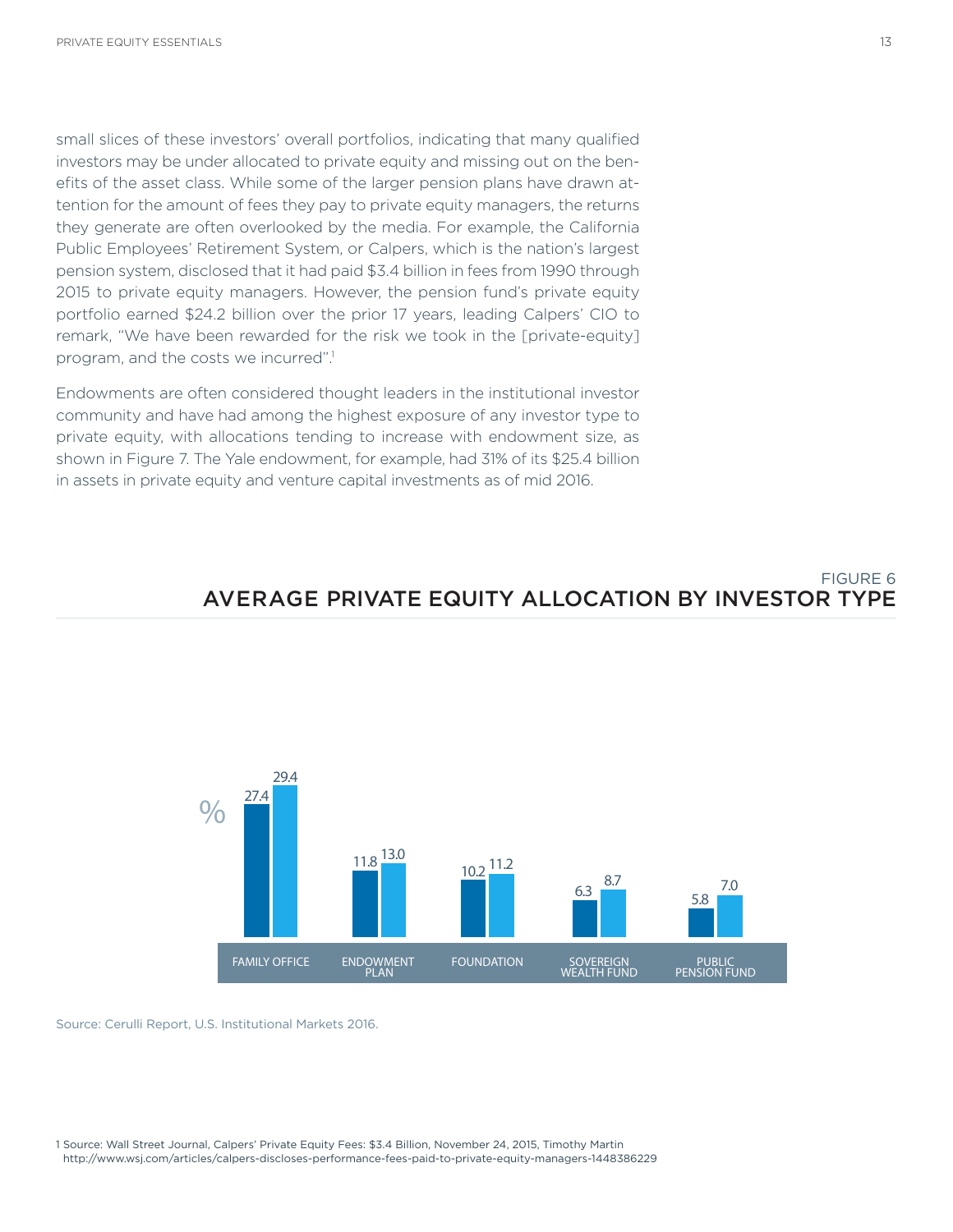FIGURE 7



Alternative strategies include: Private equity (LBOs, mezzanine, M&A funds, and international private equity); Marketable alternative strategies (hedge funds, absolute return, market neutral, long/short, 130/30, and event-driven and derivatives); Venture capital; Private equity real estate (non-campus); Energy and natural resources (oil, gas, timber, commodities and managed futures); Distressed dept. Source: 2016 NACUBO - Commonfund Study of Endowments

### The Endowment Approach to Investing

Yale's Chief Investment Officer, David Swensen, is often credited as a pioneer of the "endowment model" of investing, which weights heavily toward private equity. He has consistently delivered superior risk-adjusted returns with lower volatility compared to traditional stock and bond portfolios, and has accomplished this both by making a high allocation to private equity and by picking strong fund managers. The Yale endowment had 31% of its \$25.4 billion in assets in private equity and venture capital investments as of mid 2016. Over the long term, Yale seeks to allocate approximately one-half of its portfolio to the illiquid asset classes of leveraged buyouts, venture capital, real estate and natural resources. This approach has resulted in outsized returns over time: over the past twenty years, Yale's leveraged buyout program has earned 13.6% per annum and its venture capital investments have returned 77.4% per annum. Notably, the university's most recent annual report pointed out that if Yale's assets had been invested for the past 30 years in a traditional portfolio comprised 60% U.S. equities and 40% U.S. bonds, the endowment would be over \$28 billion smaller today.

FIGURE 8 YALE UNIVERSITY ASSET ALLOCATION JUNE 2016



Past performance is not indicative of future results. This example is provided for illustrative purposes only.

Source: Yale University Endowment 2016 Annual Report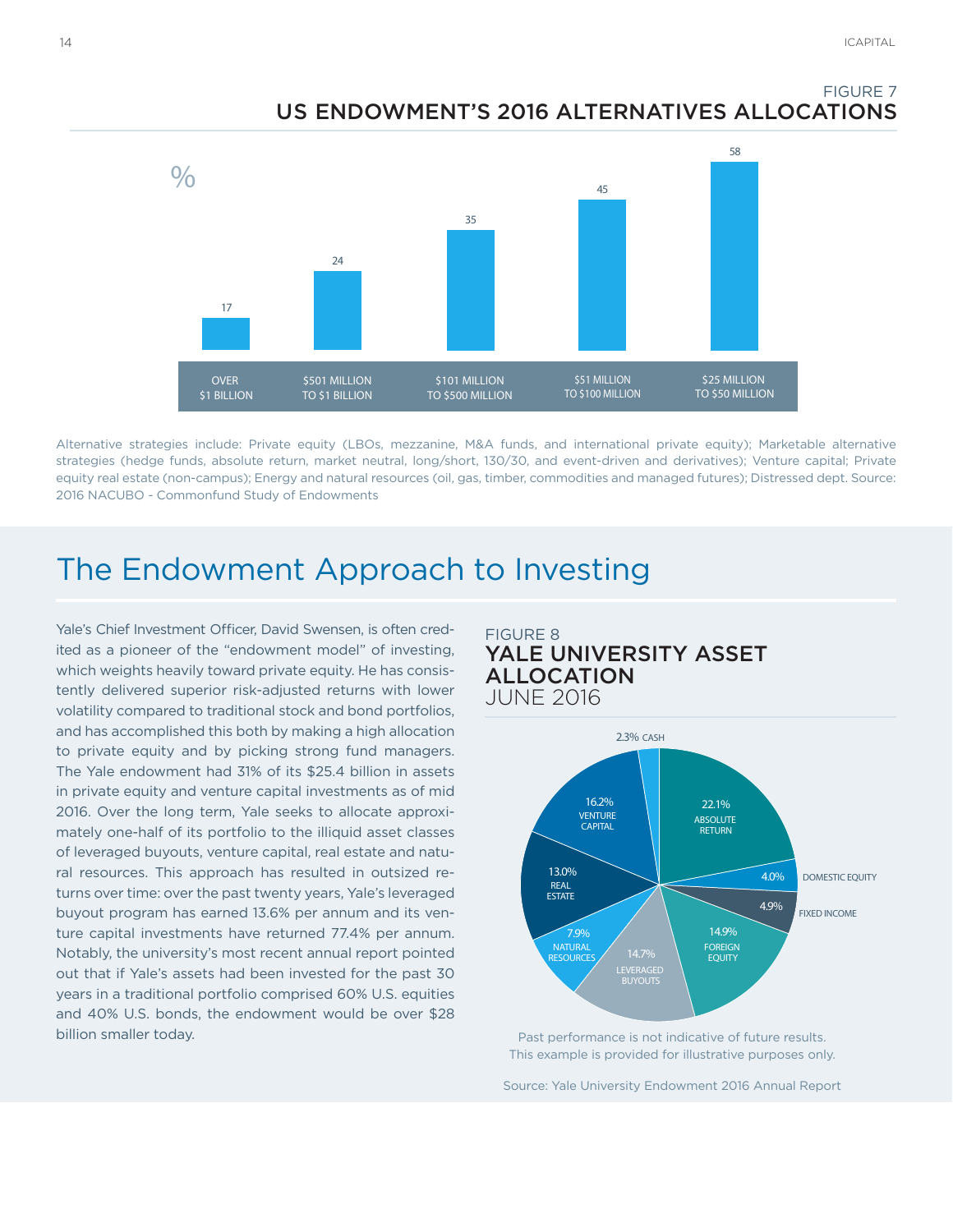#### FIGURE 9 ALLOCATING ACROSS THE LIQUIDITY SPECTRUM

MORE LIQUID LESS LIQUID

| <b>Equity</b>                 | Equity ETF/<br><b>Index Funds</b>             | Actively<br><b>Managed Mutual</b><br><b>Funds</b>       | : Long/Short<br>: Equity Hedge<br>: Funds | : Private Equity<br><b>Secondaries</b>    | : Private<br>$\frac{1}{2}$ Equity         | <b>Venture Capital</b> |
|-------------------------------|-----------------------------------------------|---------------------------------------------------------|-------------------------------------------|-------------------------------------------|-------------------------------------------|------------------------|
| <b>Fixed</b><br><i>Income</i> | <b>Treasuries</b>                             | : High Yield Bonds: Municipal Bonds                     |                                           | : Long/Short<br>: Credit Hedge<br>: Funds | : Mezzanine Debt                          | <b>Distressed Debt</b> |
| Real<br><b>Assets</b>         | Passive REITs<br>or Commodity<br><b>Funds</b> | Active<br>: REIT or<br>Commodity<br>$\frac{1}{2}$ Funds | : Liquid Real<br>Estate Debt<br>: CTAs    | : Private Real<br>Estate Debt             | : Private Real Estate<br>: Private Energy |                        |

#### WHERE PRIVATE EQUITY FITS IN A PORTFOLIO

Private equity can play an important role in portfolio construction as it helps create new exposures within traditional portfolios while also increasing overall return potential. Investors able to take a long-term view, and who are seeking higher returns that are uncorrelated to the public markets, can think about a private equity allocation in two ways. The first perspective is to view PE as an extension of the equity and fixed income portfolio and then apply a level of illiquidity risk to determine an appropriate allocation. Though private equity is sometimes viewed as an exotic asset class, the investment profile of PE strategies is not dissimilar from traditional stocks and bonds to which investors already allocate in the sense that equity oriented strategies of PE—including buyout, venture capital, and growth equity—invest in the equity tranches of a company's capital structure, similar to what a public equity investor would do. Similarly, debt oriented strategies of PE, such as mezzanine or direct lending, invest in debt instruments issued by a private company. Figure 9 shows the "liquidity spectrum" across different asset types and reflects the basic, intuitive concept that investors should receive a higher premium as the degree of illiquidity increases. The most liquid market in the world (US Treasuries) offers essentially zero illiquidity premium as all investors have the same information and can transact instantly with little risk, while the most illiquid market (venture capital) depends on information shared person to person and negotiated valuations. Investors should evaluate where their investment ranks in the capital structure and whether the return potential is worth the illiquidity.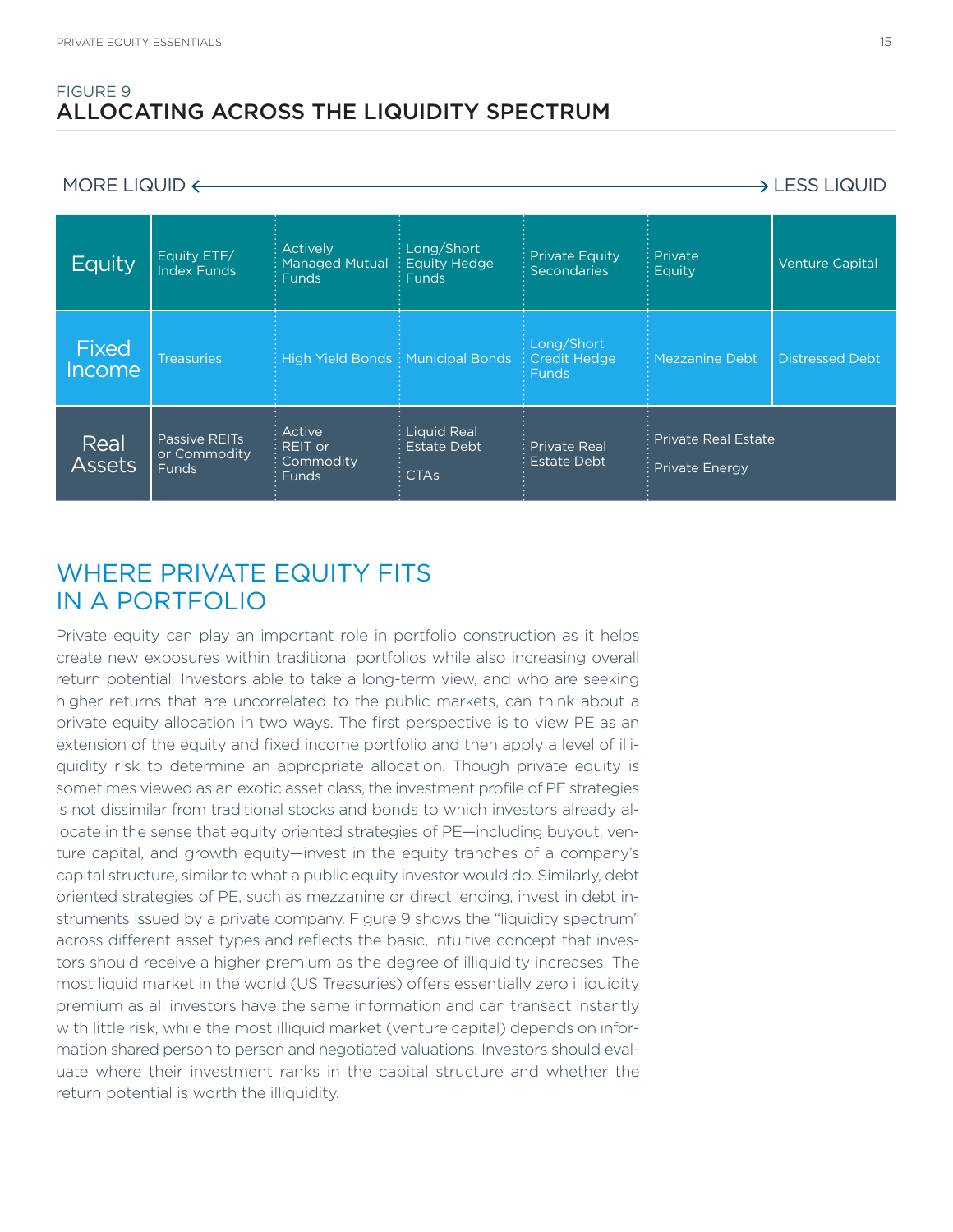Many investors who have allocated to PE follow a programmatic investing approach to sustain their allocation and exposure over time. Just as dollar cost averaging can smooth out the highs and lows of investing in different public market environments, consistently allocating to private equity over time can allow investors to invest in companies throughout a variety of economic conditions. This is sometimes described as vintage year diversification, with the "vintage" of a private equity fund indicating the year in which the fund held its final close or made its first investment.

Over time, programmatic investing can eventually lead to a self-funding private equity allocation as shown in Figure 10. As exits occur and companies are sold, distributions can be committed to new funds, as new PE commitments do not have to be completely funded upfront (see "Private Equity Mechanics" above). In some ways, the approach is similar to reinvesting dividends (on a bigger scale).



#### FIGURE 10 PE PROGRAM ANNUAL CASH FLOWS

Past performance is not indicative of future results. This example is provided for illustrative purposes only. There can be no guarantee that any fund will generate returns available for re-investment.

Source: CalPERS Private Equity Performance Report - 2H2016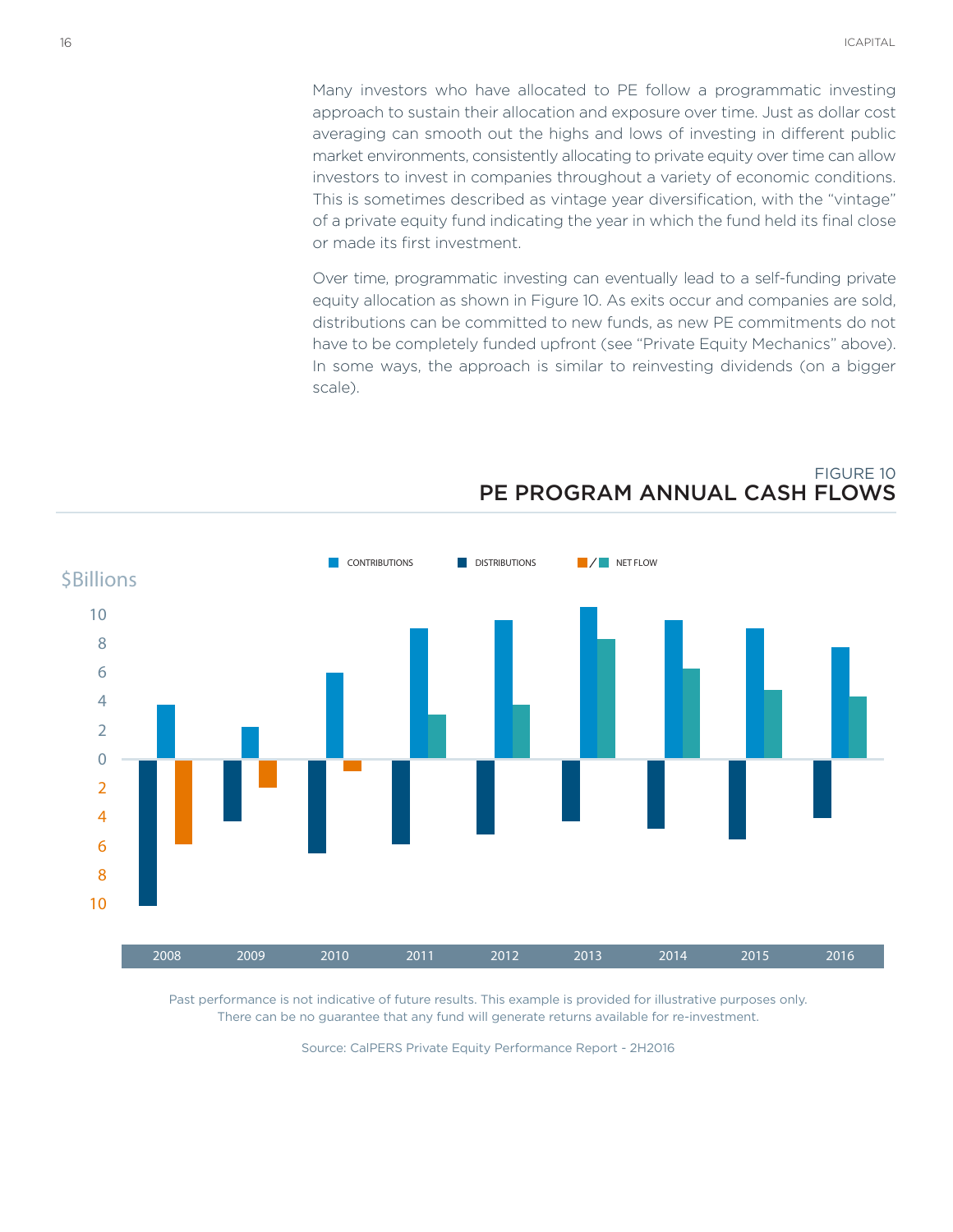#### INVESTMENT STRATEGIES

Many private equity firms specialize in a certain company life stage, strategy or industry. Common private equity strategies include (but are not limited to):

Venture capital firms provide funding to entrepreneurs and early stage companies that they believe have the potential to scale and disrupt their markets. In addition to providing capital, venture capital managers often provide expertise to help these startups refine their business plans and bring their products to market. Venture capital firms commonly build investment and/or operating teams and advisors with deep experience in a particular industry, who are highly networked within their sectors and can generate proprietary dealflow and credibility for their firms.

Most investors think of buyouts when they think of private equity strategies. Private equity firms that focus on buyouts take control of a company's assets and/or operations by purchasing a majority of the voting stock of the target company. A "leveraged buyout" (LBO) describes transactions that use substantial debt to purchase the control of the target company. While the use of leverage in this context is very common and can increase equity returns, it also adds risk in that the company must be able to service the additional debt. Within the buyout category there is stratification by size, with certain managers targeting very large and complex enterprises, others focusing on the middle market, and a final group targeting small scale firms.

Growth equity strategies focus on companies that are past the start-up stage and have some proof of concept, but that are still growing into their run rate size. This strategy can be thought of an intermediate step between venture and buyout, and is sometimes paired with one of these other strategies within a single fund.

Mezzanine debt sits below senior debt and above equity in a company's capital structure. As such, it will have higher yields and risk relative to senior debt, and generally less upside but also less risk relative to equity. Mezzanine investments offer a pre-specified coupon and are either unsecured or secured by a second lien on the company's collateral (with the first claim on assets held by the company's senior lenders). Mezzanine debt also often comes with equity conversion features such as warrants or other rights, which can potentially further enhance returns.

Direct lending has become a popular subset of the private credit space in recent years. While mezzanine loans to companies may be unsecured or secured by a second lien on the company's assets, "direct lending" is often used to describe senior secured (i.e. first lien) loans which companies have traditionally sought from banks. Due to increased regulation many banks have pulled back their lending activity, allowing private funds to step in and provide this type of financing, particularly in the middle market.

Traditional distressed debt investing is a trading oriented strategy where the manager takes advantage of price movements in a company's high yield bonds or other debt to make a profit (fundamentally, buying low and selling higher). This type of distressed debt investing is a non-control, public market focused strategy where the key risk is avoiding companies headed for insolvency. A variant on this strategy is "distressed for control", where the manager expects that some subset of companies will enter into a restructuring process and accumulates a debt position with a view to gaining influence in that process and ultimately, control of the company post-reorganization. Once in control of the reorganized entity, the manager will act as a typical buyout manager would to maximize the equity value of the company, and ultimately exit. Special

#### Venture **Capital**

#### Buyout

Growth **Equity** 

#### Mezzanine

#### **Direct** Lending

#### **Distressed** Debt and **Special Situations**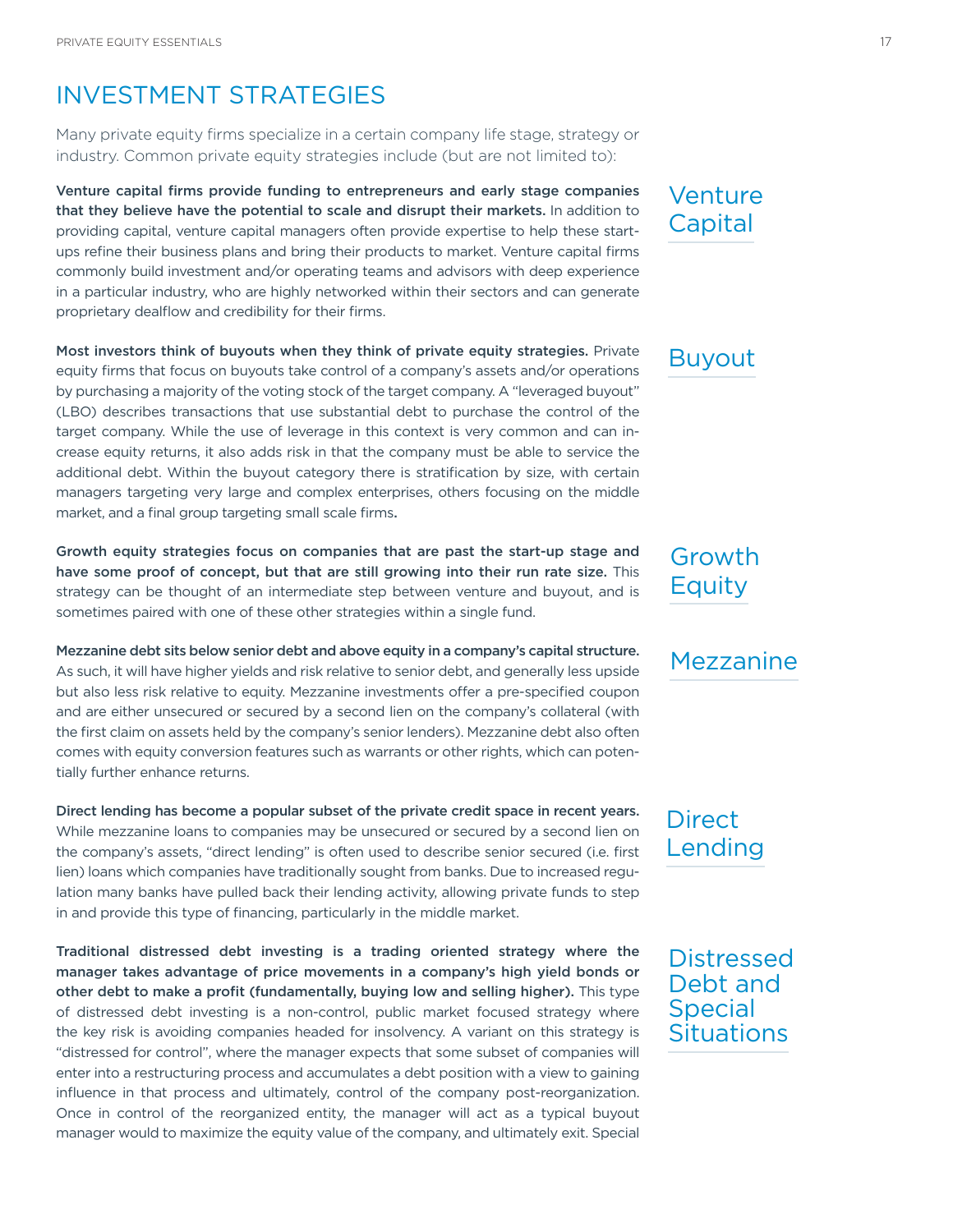situation or "turnaround" investing involves an equity investment in a stressed company that the PE manager believes they can turn around and set on the path to profitability by bringing cost-cutting, strategic repositioning and other operational improvements to bear. Certain managers either specialize in a single distressed investment sub-strategy or raise funds dedicated to individual sub-strategies, while others execute both debt and equity focused approaches under the same umbrella.

Real Assets Real asset strategies can indicate energy, infrastructure or real estate focused funds. While each of these are backed by tangible assets, they have very different investment profiles. Energy managers variously make equity and debt investments and may specialize in a particular segment of the energy industry such as upstream E&P (extracting oil and natural gas from the ground), midstream (resource transportation), services (refining or other services necessary to obtain resources or make them saleable) or renewables (wind, solar, hydro, biomass). Energy strategies incorporate significant commodity risk and accordingly many managers hedge commodity exposure to de-risk their portfolio companies' revenue streams. Infrastructure funds tend to generate lower returns than other private equity strategies, but are lower risk in that the targeted assets (toll roads, airports, ports, etc.) are necessary to basic economic activity. Power generation assets are often found in both energy and infrastructure funds. Real estate managers, like energy and infrastructure focused managers, tend to focus on either debt or equity investments and have a range of asset types in which they can invest (office, multifamily/apartments, hotels, industrial/storage facilities, etc.).Depending on their area of expertise, real estate firms may focus on either core/core plus assets (stabilized, fully leased, income generating properties) or take more of a value-add/ opportunistic approach by targeting properties with repositioning, lease up or financial restructuring upside. Certain managers may engage in ground up development, which is referred to as greenfield investment in the energy or infrastructure context.

#### **Secondaries**

Another common private equity strategy is secondaries*.* In a secondary sale, an existing investor in a private equity fund sells their interest in the fund before it has fully matured. Depending on when in the fund's life the interest is sold, the investor may still have contributions to make or the underlying fund's investment period may already be over (meaning the buyer is purchasing a stake in a fund that is already in its distribution phase). Secondary funds can be attractive because they provide diversification across managers and vintage years, have a shallower J-curve profile than traditional private equity funds, and can have more predictable outcomes than traditional private equity fund investments in that the buyer has the ability to evaluate assets already purchased, rather than committing to a "blind pool" that has not yet made any investments. However, secondary fund managers charge fees in addition to the fees due on the underlying fund stakes that they purchase. In addition, whether a secondary fund interest is purchased at a discount or premium to its net asset value ("NAV") can have a determining effect on the ultimate performance of that investment.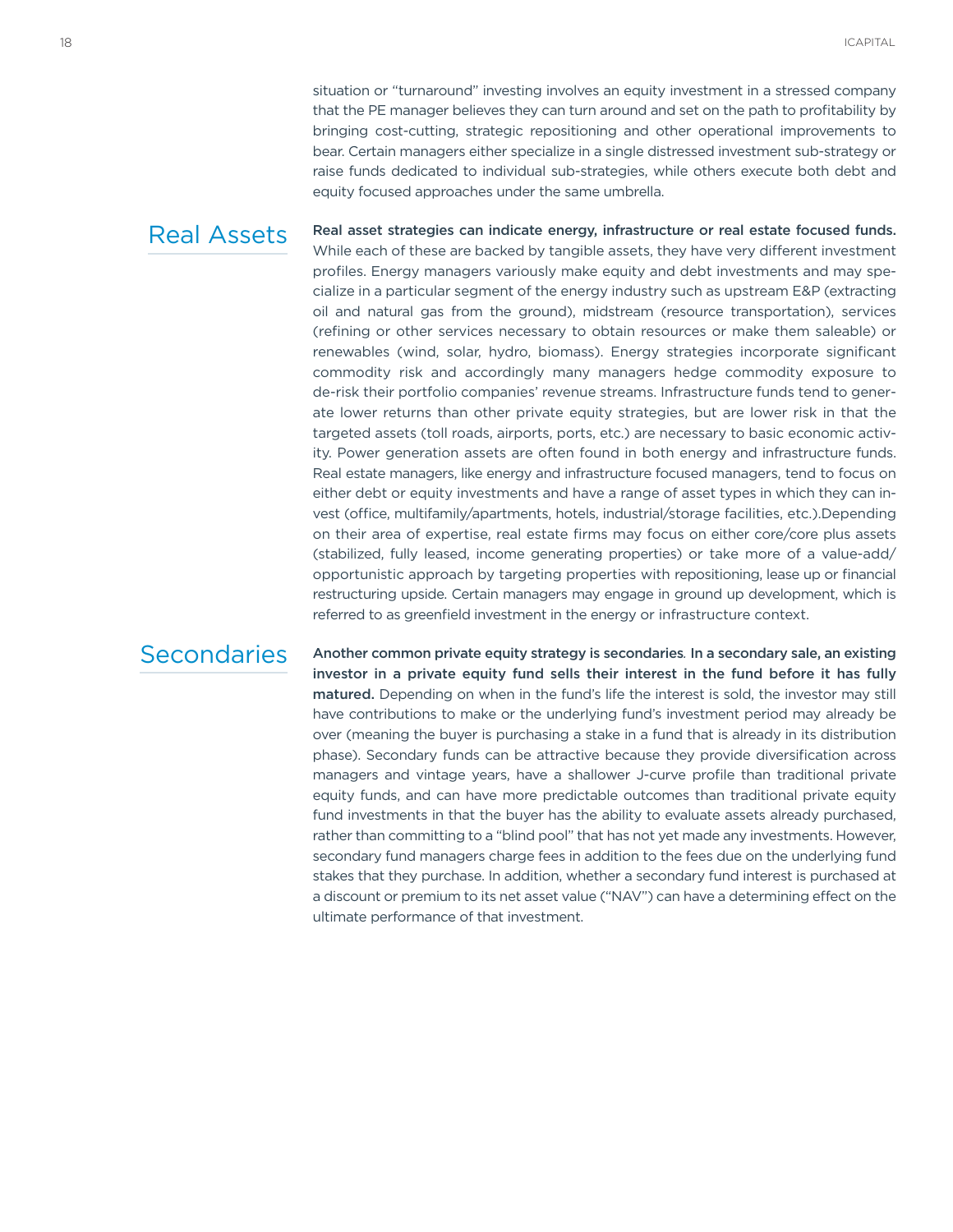#### HOW TO EVALUATE A PRIVATE EQUITY OPPORTUNITY

Because the primary driver of returns in PE is not market beta but rather the manager's ability to successfully find, improve and exit their investments, it is critical to have a thorough diligence process in place to evaluate managers. The fundamental purpose of due diligence is to determine the key factors that drove prior success and whether those factors are still present and relevant going forward. While the overall market environment and other external factors can impact a private equity fund's returns, the factor that most influences returns is manager skill. Certain groups may be better able to identify and exploit key industry trends, determine which companies can be turned around, or have more experience reducing operating expenses, optimizing asset utilization, or selectively consolidating fragmented industries through an acquisition campaign. Other managers may have better access to deals or a better network of experienced senior managers to install at their portfolio companies.

| Value<br>Creation<br>Derived primarily<br>from four factors:<br><b>FINANCIAL ENGINEERING,</b><br><b>MULTIPLE EXPANSION,</b><br><b>GROWTH STRATEGIES,</b><br>and OPERATIONAL<br><b>IMPROVEMENT.</b> | <b>Track</b><br><b>Record</b><br>Have they generated<br><b>ATTRACTIVE RETURNS</b><br>through different<br><b>ECONOMIC CYCLES?</b>     | <b>Unrealized</b><br>Portfolio<br>Are they on track to<br><b>GENERATE RETURNS</b><br>that compare favorably<br>to the REALIZED<br><b>PORTFOLIO?</b>                                                                                       | <b>Benchmarking</b><br>A private equity fund<br><b>MUST BE COMPARED</b><br>to those of funds in the<br><b>SAME VINTAGE YEAR</b><br>that pursued a similar<br>investment strategy.                                                            |
|----------------------------------------------------------------------------------------------------------------------------------------------------------------------------------------------------|---------------------------------------------------------------------------------------------------------------------------------------|-------------------------------------------------------------------------------------------------------------------------------------------------------------------------------------------------------------------------------------------|----------------------------------------------------------------------------------------------------------------------------------------------------------------------------------------------------------------------------------------------|
| Investment<br><b>Strategy</b><br>Is the strategy<br><b>COMPELLING</b> and has<br>the manager shown<br><b>CONSISTENCY</b><br>in executing it?                                                       | <b>Market</b><br>Opportunity<br>Is the market<br><b>ENVIRONMENT AND</b><br><b>OUTLOOK CONDUCIVE</b><br>to the investment<br>strategy? | The Team<br>Is the firm<br>sufficiently STAFFED<br><b>AND RESOURCED?</b><br>Is the team experienced<br>and have investment<br>professionals shown<br>the ability to <b>WORK</b><br><b>COHESIVELY?</b> Are there<br>any succession issues? | Deal Sourcing &<br><b>Investment Process</b><br>A manager's<br><b>ABILITY TO SOURCE</b><br>a large enough volume of<br><b>HIGH-QUALITY INVESTMENT</b><br><b>OPPORTUNITIES</b> is key<br>in today's increasingly<br>competitive PE landscape. |

Because of private equity managers' different strategies and skill levels, manager performance varies dramatically. The gap between the top and bottom quartile in private equity is extremely wide relatively to other asset classes, particularly public securities and mutual funds, hence fund manager selection is critical. In funds with publicly traded securities, where manager performance tends to cluster due to an overlap in holdings, the inter-quartile spread is fairly narrow. (In the public markets, holdings overlap is inevitable as about 8,000 US mutual funds select from 3,100 companies listed on the NASDAQ and 2,800 on the New York Stock Exchange.) Top and bottom quartile performance on a net IRR basis diverges by about 10 percentage points for buyout and venture capital managers, as shown in Figure 11.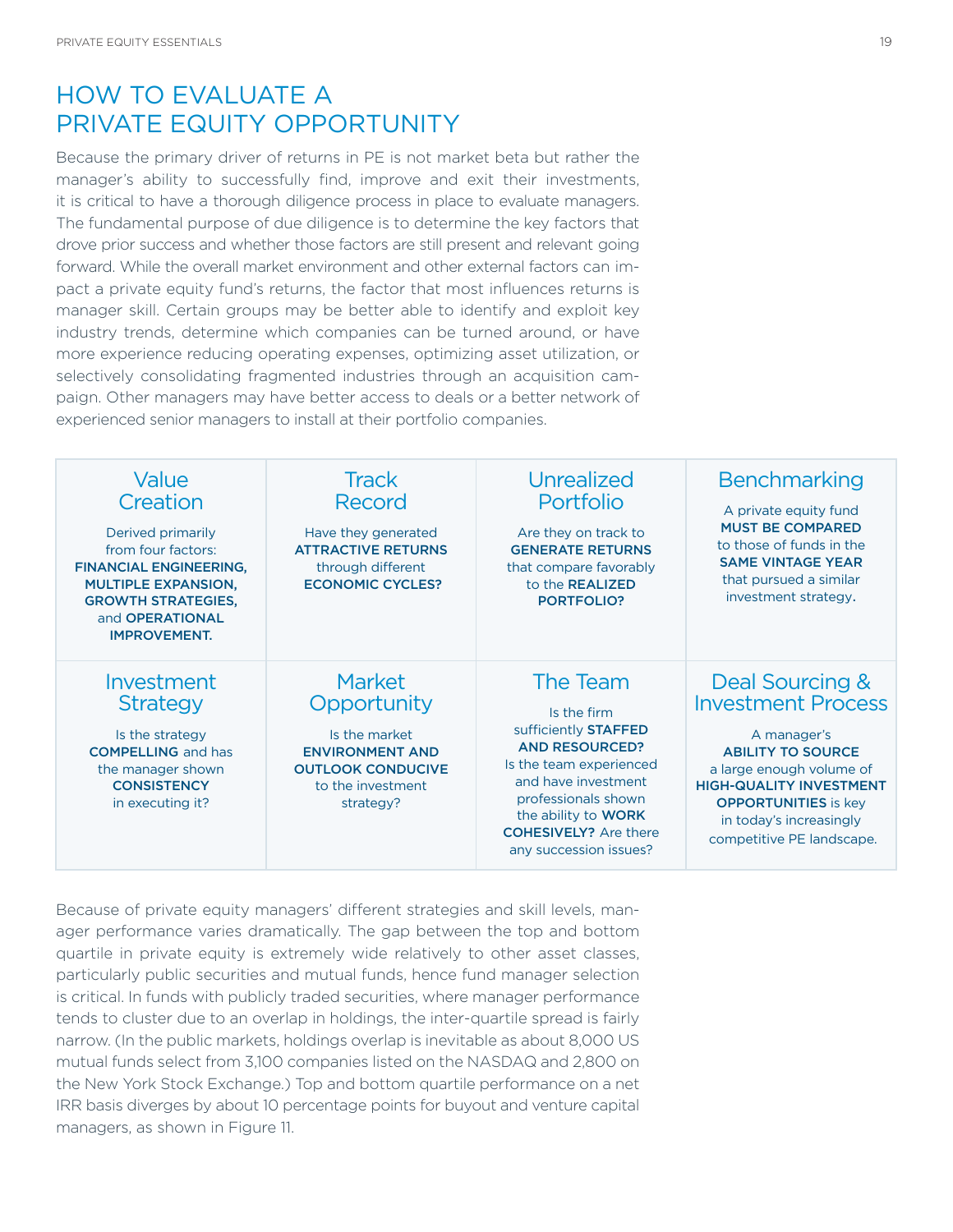#### FIGURE 11 INTERQUARTILE SPREADS BY ASSET TYPE



Data as at 3Q 2016. Data for alternative investments based on the average Since-Inception-IRR for vintage years 2000-2010 from Cambridge Associates. Data for traditional asset classes based on average CAGR for time periods 2000-3Q16, 2001-3Q16, etc. through 2010-3Q16 from eVestment Alliance database to match the alternative asset class time frame. Source: Cambridge Associates, eVestment. Past performance is not indicative of future results. Ranges are for illustrative purposes only.

> Notably for investors, performance differences also tend to persist over time. Top quartile funds outperform their peers by a wide margin through marketcycles, as shown in Figure 12.

#### FIGURE 12 TOP QUARTILE PERFORMERS VS. ALL FUNDS



Source: Bain Global Private Equity Report 2017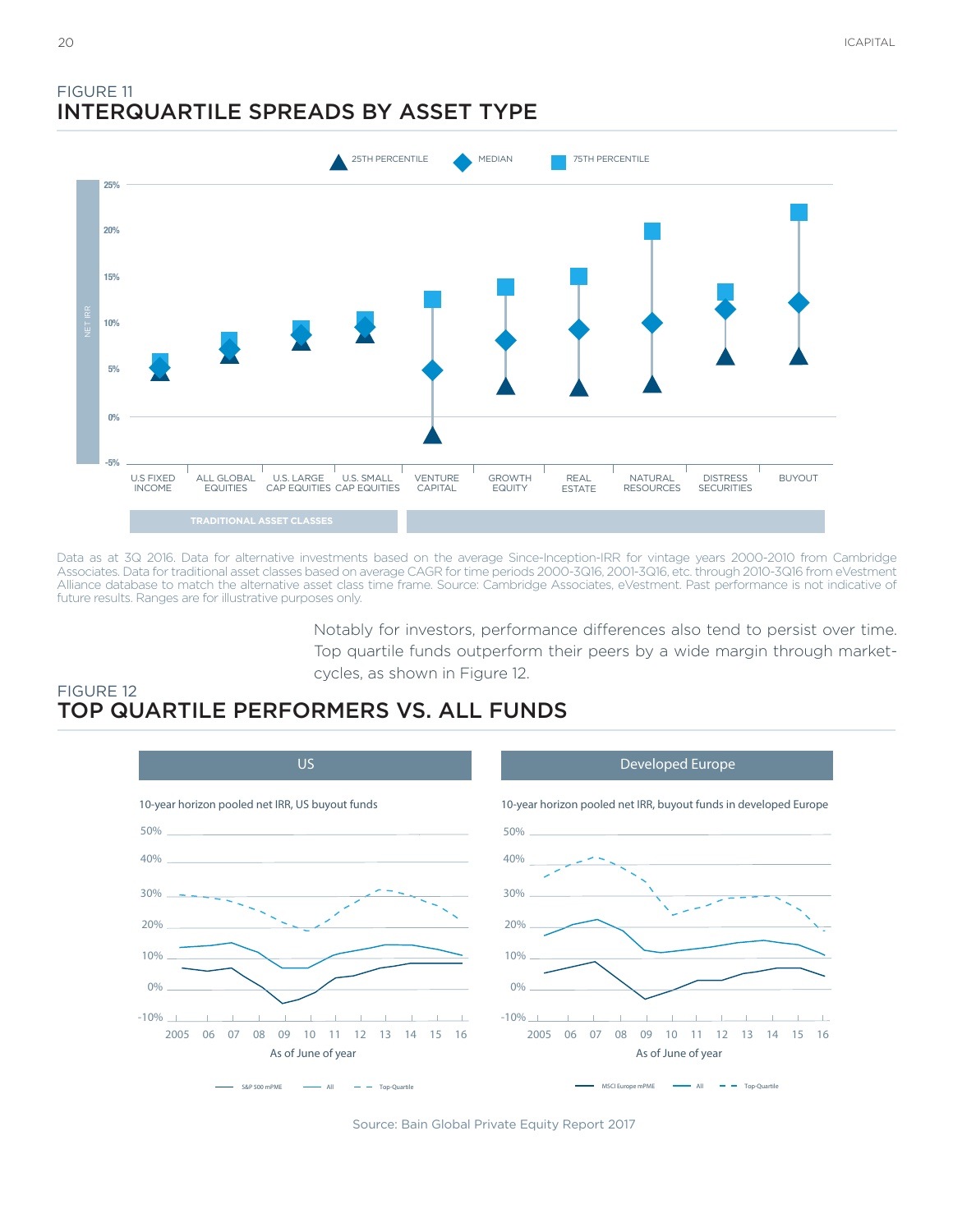Investors must develop an informed view of whether a particular manager's returns are attractive on an absolute and relative basis, how the manager produced those returns, and whether they will be able to replicate those results in the next fund.

#### The following are **elements of a private fund investment opportunity** that should be carefully researched and considered before investing.

One of the most crucial factors in evaluating a private fund opportunity is understanding how a manager has created value in their past investments. Value creation is derived primarily from three factors, which are not mutually exclusive: financial engineering, which involves increasing a company's leverage ratio or otherwise adjusting the capital structure to boost equity returns; multiple expansion, which means the manager sold its portfolio companies at higher multiples than the multiples at which they were acquired; and operational improvement, usually reflected in increased revenue and/ or EBITDA during the hold period. Financial engineering and multiple expansion are often market-related factors and can expose an undisciplined manager when market conditions deteriorate as they did in 2008/2009. Consistent multiple expansion, particularly throughout different economic cycles, is often a good indication that the fund manager is disciplined in not over-paying for companies. Financial engineering as a skillset has been somewhat commoditized over the past two decades and is less of a differentiating factor. In contrast, when a fund manager invests in portfolio companies that consistently show improved financial performance during the manager's ownership, that is strong evidence that the manager is skilled at making the right bets and can deliver intrinsic value. These managers are often able to anticipate market trends, identify great assets, and implement fundamental business improvements, such as rationalizing costs and making accretive add-on acquisitions, to generate superior returns over time.

Once it has been determined that a fund manager's returns are the result of sound investment selection and true operational improvement across the portfolio, it becomes important to understand whether the key elements that drove those returns are still present and likely to be replicated in the next fund. At the quantitative level, prior fund cash flows can be disaggregated to analyze historical performance by attributes such as sector, equity check size, source of investment, geography, and lead investment professional. This track record analysis reveals qualitative insights such as whether a fund manager's overall returns were driven by a particular industry or secular trend, which may no longer be attractive, whether an individual partner or investment team was responsible for sourcing a disproportionate number of past successful investments, and whether the highest performing deals were sourced on a proprietary or non-proprietary basis. These analyses enable investors to ask the right questions, such as whether a particular sector will be more or less of a focus going forward and whether key investment professionals are still with the firm and motivated to keep working hard. A particularly important track record analysis involves digging into the fund manager's loss ratio and dispersion of returns. Firms that have consistently doubled their money across most of their deals tend to deliver more attractive results in the long term than managers who have comparable overall returns, but produced those results with a few homeruns alongside numerous mediocre outcomes and write-downs (with the exception of venture capital, where that would be the expected return profile).

#### Value Creation

#### **Track** Record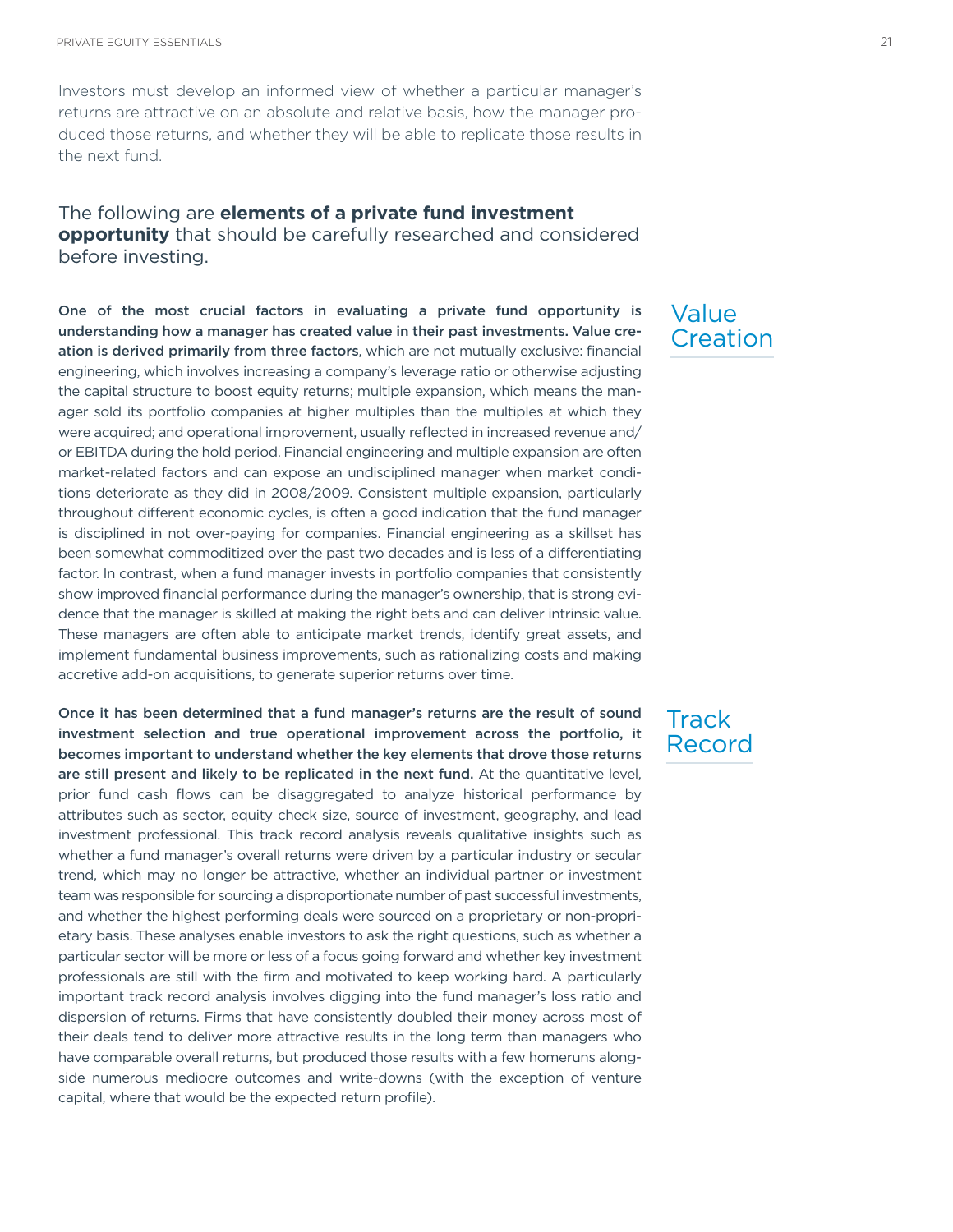#### Unrealized Portfolio

A meaningful proportion of a manager's past investments are typically still unrealized when the firm begins raising its next fund, which can sometimes mask a potential deterioration in the overall track record. Prospective investors should gain an understanding of a manager's unrealized investments and whether these unrealized portfolio companies are on track to generate returns that compare favorably to the realized portfolio. One important measure of this is to compare the revenue and cash flow that a portfolio company is currently generating to what it was generating at the time of acquisition. It is also important to compare the multiple that the fund manager paid for each company with the multiple that is currently used to value it and the multiples at which comparable companies are trading.

#### Benchmarking

While a manager's track record may be attractive on an absolute basis, it is crucial to compare the firm's historical performance to that of its peers. Certain vintage years have outperformed others due to favorable market conditions, such as lower entry valuations for target assets during weaker economic periods. As a result, a private equity fund's returns must be compared to those of funds in the same vintage year that pursued a similar investment strategy. Increasingly, investors are also performing public market equivalent analyses, or "PMEs." This process involves the creation of a hypothetical public investment vehicle that mimics the relevant private fund's cash flows, with the resulting performance measurement representing the returns that investors would have achieved if they had sold or bought the equivalent amount of a public index or portfolio of stocks whenever the PE fund made a capital call or a distribution.

#### Investment **Strategy**

In addition to quantitative factors, investors must assess a manager's strategy and how it fits with the expected market environment over the investment period of the fund. It is also important to confirm that the go forward strategy is consistent with the manager's past practices; a common concern of institutional investors is "strategy drift", or deviation from the strategy that was responsible for the manager's past success. Not infrequently, a manager coming off a highly successful fund will raise a successor fund that is far larger, putting pressure on the manager to write larger equity checks and "drift" upmarket. In other cases, a secular trend from which a fund manager benefited may have run its course, forcing the manager to find opportunities in different sectors in which the manager has less experience.

#### Investment Team

The capabilities of the team that will be sourcing, negotiating, monitoring and exiting the firm's investments are a critical determinant of ultimate returns. Prospective investors should investigate the backgrounds and experience of the firm's investment professionals, as well as the team's continuity and experience working effectively together. The team's relationships and networks are also crucial in terms of the volume and quality of the manager's deal flow, as well as the firm's ability to identify strong management teams. Reference calls, which are a standard component of institutional diligence, are particularly useful in terms of confirming the attribution claims of individual team members and making sure that the professionals responsible for past successes are still with the firm. Those individuals must also be properly incentivized to remain at the firm. Many PE firms have failed to implement effective succession plans and transition leadership to capable professionals. After analyzing investment attribution by individual professional, the best way to assess whether the key professionals are being properly incentivized is to look at how the firm's carried interest is distributed; it is important to ensure that the entire investment team, at least at the senior level, is motivated to maximize the fund's returns, aligning their interests with those of investors. Finally, investors should assess the size and quality of the current team in the context of the new fund's size relative to the last fund and to the unrealized portfolio, to ensure that the firm's resources are sufficient to both manage out the existing portfolio and successfully deploy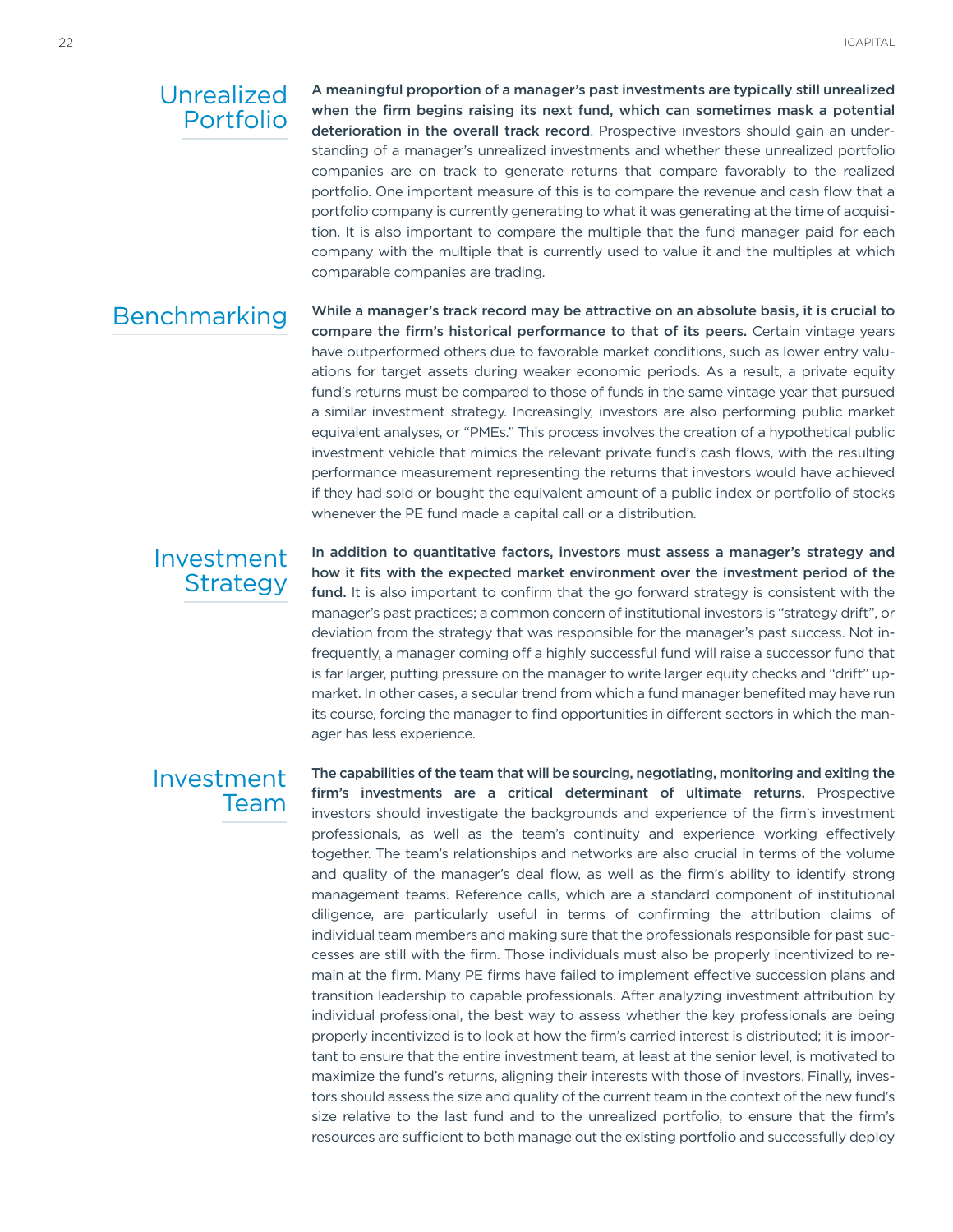the new fund's capital within the investment period. Again, there are many instances of successful PE firms that raised much larger funds and then stumbled because they were under pressure to put too much money to work and, as a result, abandoned prior disciplines.

A manager's ability to source a large enough volume of high quality investment opportunities is key in today's increasingly competitive PE landscape. Managers who rely on auctions to find investments are at risk of paying inflated prices for assets. Certain firms maintain cold calling programs to canvas the market for deals, while others rely primarily on the strength of their networks to generate proprietary opportunities. In addition to generating sufficient deal flow, it is critical that a manager has a structured process in place to triage these opportunities and identify which companies are best positioned for future growth or are the best candidates for a turnaround strategy.

Determining whether private equity is an appropriate investment strategy requires an indepth evaluation of an individual's financial situation and portfolio objectives. Potential investors should discuss their goals and potential risks with an advisory professional before investing.

#### Deal Sourcing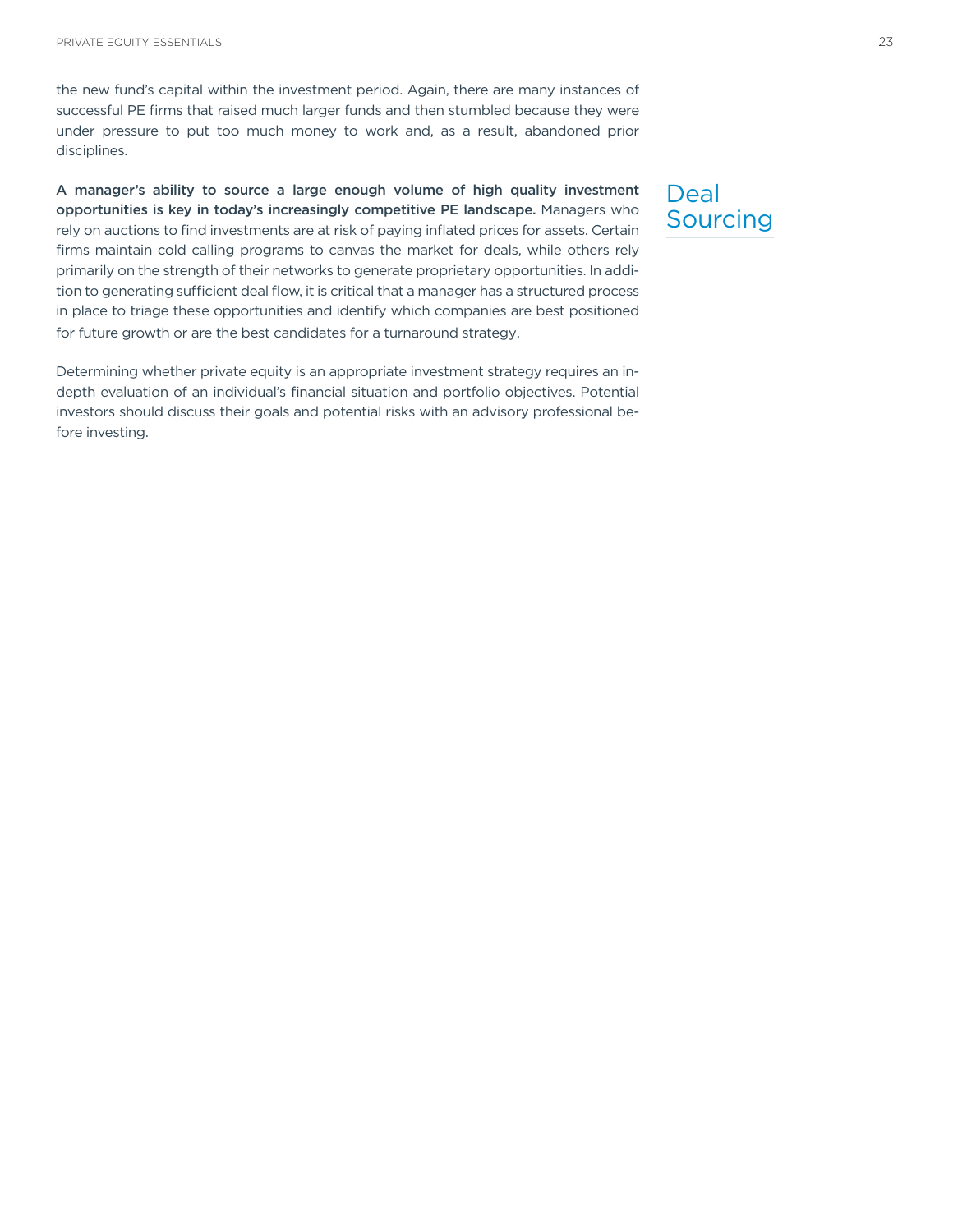#### GETTING STARTED

Before making a private equity investment, investors should consider **five key questions:**

| What's my<br>time horizon?                                                              | Private equity investments take years to mature. It takes time to source and<br>identify the right deals, increase the value of portfolio companies, and success-<br>fully exit each investment. Investors looking to grow their wealth over the long<br>term or fund liabilities years down the road (e.g. retirement, charitable giving or<br>passing wealth on to younger generations) may find private equity opportunities<br>attractive; those looking for short-term, tactical allocations should not consider<br>illiquid funds.                                                                                                                                                                                                                                                                                                                                                                                                                                                                                                                             |
|-----------------------------------------------------------------------------------------|----------------------------------------------------------------------------------------------------------------------------------------------------------------------------------------------------------------------------------------------------------------------------------------------------------------------------------------------------------------------------------------------------------------------------------------------------------------------------------------------------------------------------------------------------------------------------------------------------------------------------------------------------------------------------------------------------------------------------------------------------------------------------------------------------------------------------------------------------------------------------------------------------------------------------------------------------------------------------------------------------------------------------------------------------------------------|
| <b>Can I afford</b><br>illiquidity?                                                     | By their nature, private equity investments are illiquid - they are difficult to buy<br>and sell. This enhances their return potential but is also a key consideration for<br>investors with liquidity needs. While certain strategies and funds (generally debt<br>funds) may offer relatively shorter lock-up periods and/or a current distribution<br>component that can mitigate illiquidity, most private equity funds have ten year<br>terms and a classic J-curve profile. If investors do not have sufficient cash to lock<br>some portion up for a longer period of time, or anticipate a short-term event<br>that will require liquidity, they are better suited for public market investing.                                                                                                                                                                                                                                                                                                                                                              |
| $\mathcal{S}_{1}$<br><b>Where does</b><br>an investment fit in<br>my overall portfolio? | An allocation to private equity can provide a variety of benefits to a portfolio:<br>higher return potential, low correlation to the public markets, diversification,<br>and smoothing volatility over time. Most investors use private equity to seek<br>outsized returns as part of their overall portfolio strategy; others may also find it<br>an attractive counterbalance to more highly correlated assets in their portfolio.<br>Regardless of the size of the allocation or its role in the portfolio, investors<br>should ask themselves what they are looking to achieve with an allocation<br>(and continue to monitor if that position is performing as anticipated).                                                                                                                                                                                                                                                                                                                                                                                    |
| Am I comfortable<br>with less transparency<br>into performance?                         | Investors who seek consistent reassurance on performance via daily price<br>quotes or frequent reporting should generally look elsewhere. While PE<br>managers report returns and significant portfolio developments to their<br>investors on a quarterly basis, private equity holdings are inherently difficult<br>to value and it can be hard to quantify the impact a manager has had on<br>underlying investments until those investments are sold. It is worth noting,<br>however, that market movements reflected daily in a portfolio can cause<br>investors to buy or sell based on fear or other momentum-related sentiments,<br>which is often not a prudent way to manage money (i.e., panic selling).<br>Conversely, with a private equity investment investors are placing their faith in<br>the manager to create value over a long period of time and decide when to exit<br>the investments, with results that are difficult to appraise until the latter half of<br>the fund's life. This is why thorough due diligence is key prior to investing. |
|                                                                                         | The concept of a performance fee and the capital commitment, draw down                                                                                                                                                                                                                                                                                                                                                                                                                                                                                                                                                                                                                                                                                                                                                                                                                                                                                                                                                                                               |

Am I comfortable with a private equity pricing structure?

The concept of a performance fee and the capital commitment, draw down and distribution structure of private equity funds may be unfamiliar for some. Investors considering private equity investments should make sure they understand all fees and expenses before investing.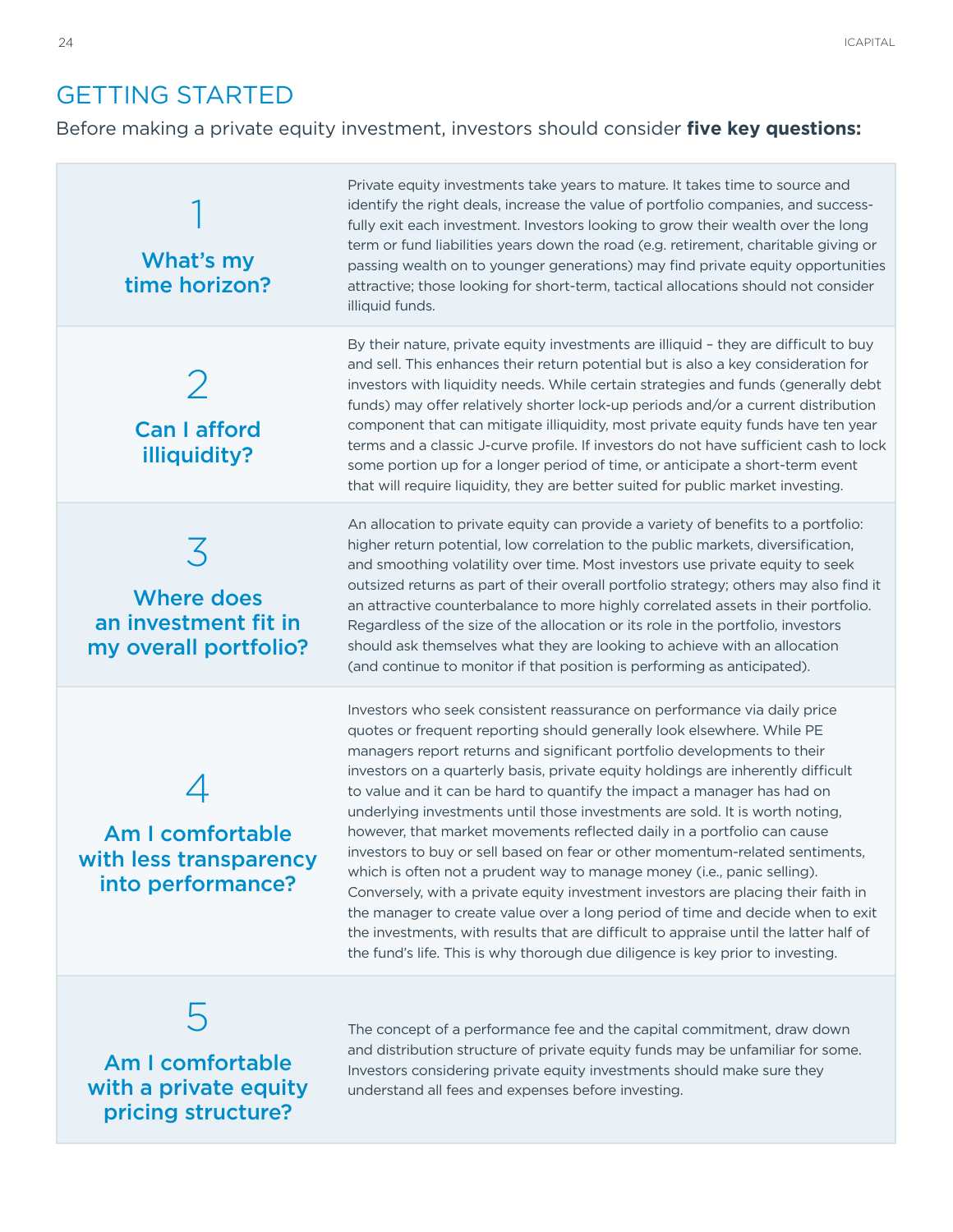#### **CONTRIBUTORS**



#### Nick Veronis

Co-Founder, Managing Partner and Head of Origination and Due Diligence

Nick is Co-Founder and one of the Managing Partners of iCapital where he oversees origination and due diligence. Nick spent 11 years at Veronis Suhler Stevenson, a middle market private equity firm where he was a Managing Director responsible for originating and structuring investment opportunities. At VSS, he specialized in the business information services sector and helped spearhead the firm's investment strategy in the financial software and data sector, including its investment in Ipreo. Nick was previously an operating advisor to Atlas Advisors, an independent investment bank based in New York. He began his career as a financial journalist for The Boston Business Journal, was a reporter for The Star-Ledger, and an associate in the New Media Division of Newhouse Newspapers. He holds a BA degree in economics from Trinity College and FINRA licenses Series 7, 79 and 63.



Kunal Shah

Managing Director, Private Fund Origination and Diligence

Kunal is a Managing Director of Fund Manager Due Diligence & Origination where he focuses on identifying and leading due diligence on private equity funds. Previously, Kunal was a Principal in the private markets group at Meketa Investment Group ("Meketa") where he was responsible for leading and managing private equity fund investments. Kunal joined Meketa in 2006 and invested over \$1 billion on behalf of Meketa's discretionary and non-discretionary clients. He invested globally and covered buyouts, venture capital, private debt, natural resources, and infrastructure investments. He also developed and led Meketa's secondary funds purchase practice. Kunal served on various limited partners advisory boards. Prior to Meketa, Kunal was an analyst at The Vanguard Group and Hirtle, Callaghan & Co. Kunal received a BS degree in Business Administration with a concentration in Finance from Drexel University.



Caroline Rasmussen Vice President

Caroline is Vice President in the Marketing Department at iCapital, where she focuses on marketing communications strategy and content marketing. Prior to joining iCapital, Caroline was an Associate in the Project Finance practice of Milbank, Tweed, Hadley & McCloy LLP, where she advised lenders and sponsors on energy and infrastructure project financings. Caroline previously worked in the Private Funds Group at UBS, focusing on due diligence of PE managers, the positioning of funds for the institutional market, fundraise management and execution, and LP relationship management. She has extensive experience developing marketing and research materials for institutional investors. Caroline holds a J.D. from Harvard Law School and a B.A. in International Economics from the University of Virginia.